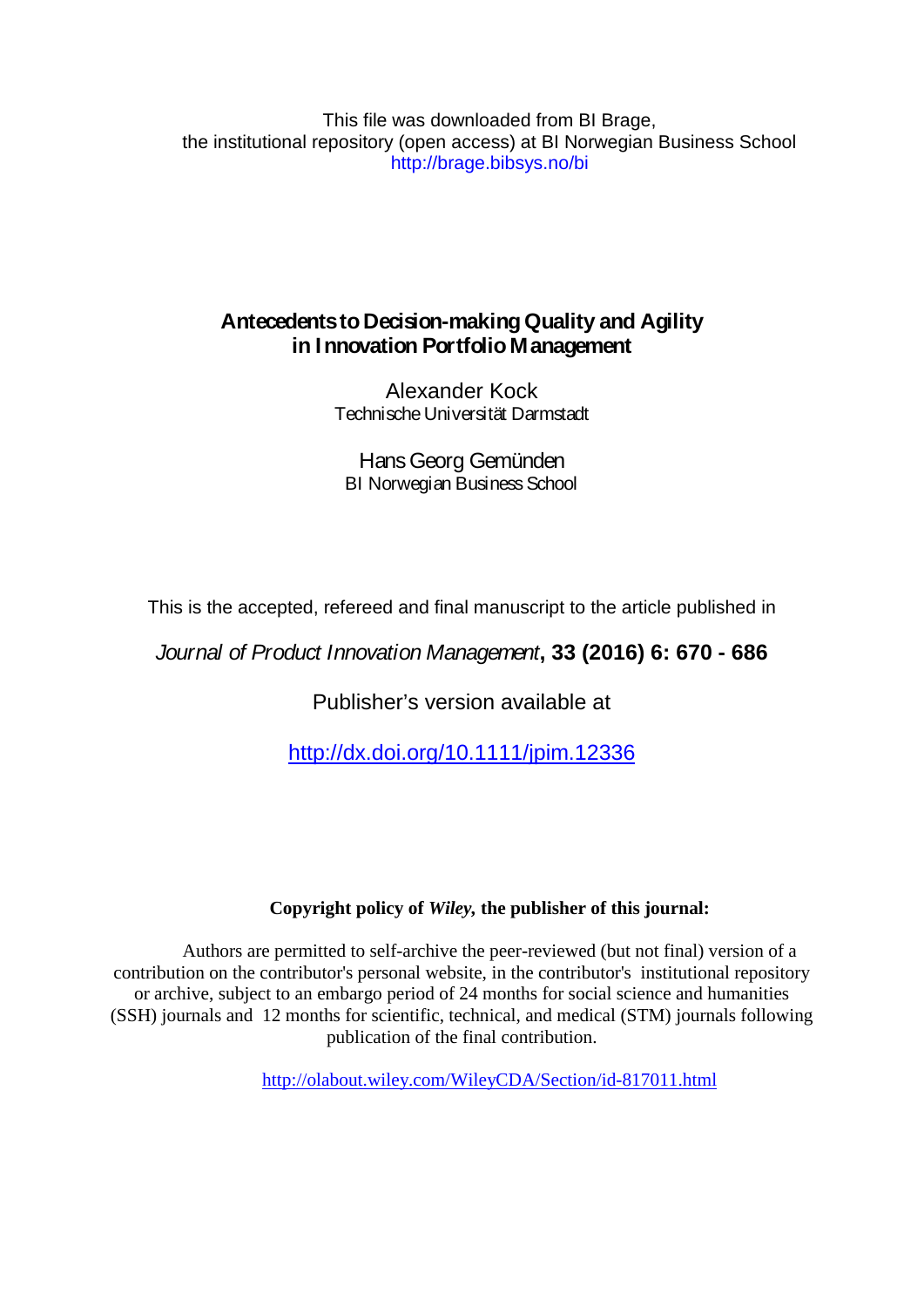**Antecedents to Decision-making Quality and Agility**

**in Innovation Portfolio Management** 

Alexander Kock\* Technische Universität Darmstadt, Chair for Technology and Innovation Management Hochschulstraße 1, 64289 Darmstadt, Germany kock@tim.tu-darmstadt.de

Hans Georg Gemünden BI Norwegian Business School, Department of Leadership and Organization BI Norwegian Business School, 0442 Oslo, Norway hans.g.gemunden@bi.no

> accepted for Publication at the *Journal of Product Innovation Management* DOI: 10.1111/jpim.12336

\* corresponding author

Dr. Alexander Kock is a professor of technology and innovation management at Technische Universität Darmstadt, Germany. He holds a diploma in business engineering and a doctorate in business administration from Berlin Institute of Technology. His research interests cover organizational issues of innovation management, especially the management of innovation portfolios and highly innovative projects. His work is published in various journals, including *Journal of Product Innovation Management*, *IEEE Transactions on Engineering Management*, *International Journal of Project Management,* and *Project Management Journal.*

Dr. Hans Georg Gemünden is a Professor of Project Management at BI Norwegian Business School in the Department of Leadership and Organization. He holds a Diploma and a Doctorate in Business Administration from the University of the Saarland in Saarbrücken, and a Habilitation degree and an honorary doctorate from the University of Kiel. He has received several Awards of Excellence for his research, which is published in refereed journals including, among others *Organization Science, Research Policy, Journal of Product Innovation Management, Creativity and Innovation Management, International Journal of Research in Marketing, IEEE Transactions on Engineering Management, R&D Management, International Journal of Project Management,* and *Journal of Project Management*.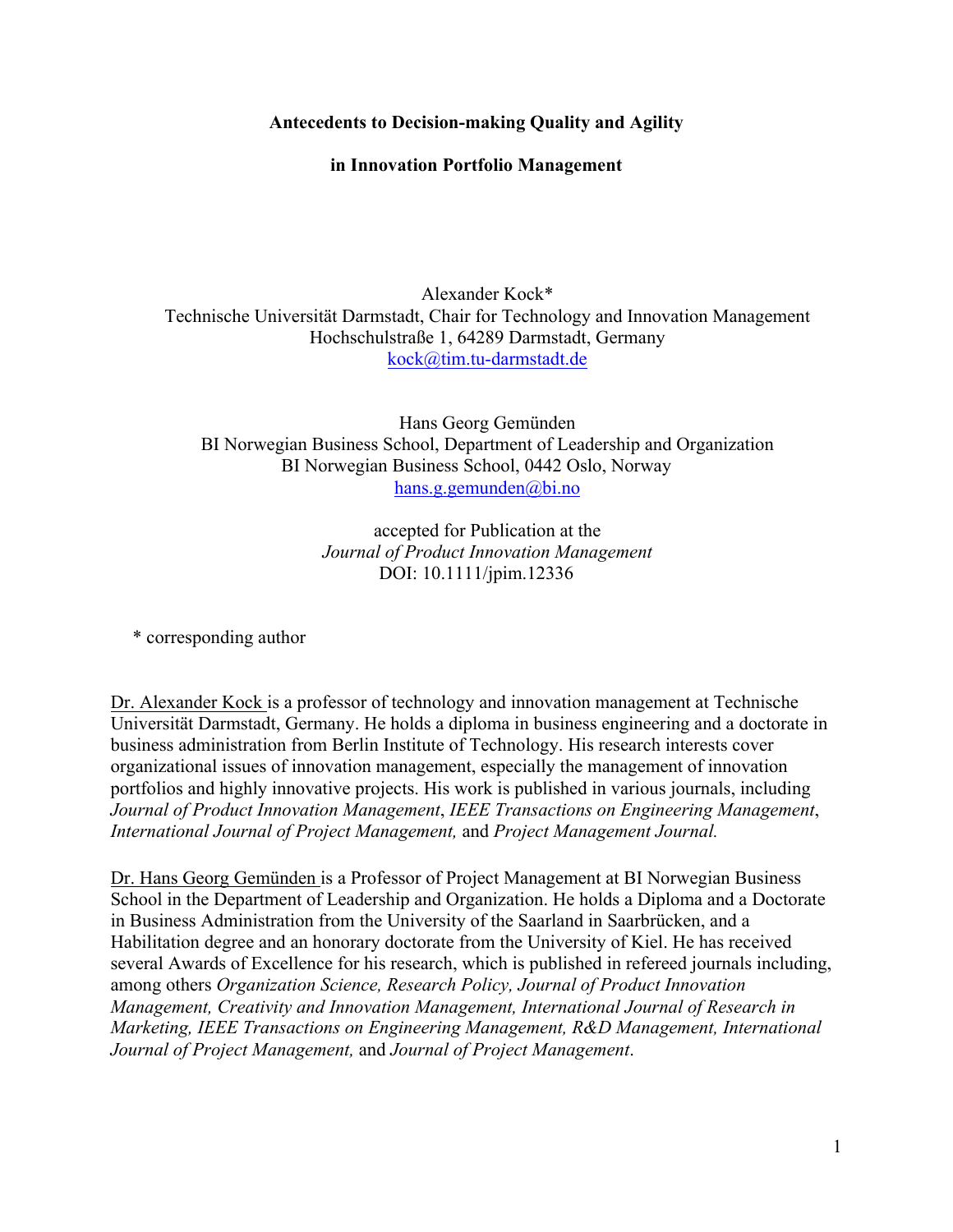#### **Antecedents to Decision-making Quality and Agility**

#### **in Innovation Portfolio Management**

#### **Abstract**

Innovation portfolio management (IPM) is a dynamic decision-making process, in which projects are evaluated and selected, and resources are allocated. Previous research has developed an understanding of IPM success and its influencing factors. However, little research investigated the quality of the decision-making process and the ability to quickly adapt the portfolio. This study focuses on the antecedents of decision-making quality and agility (i.e., responsiveness to changes in the environment). Based on a decision-making framework, five structural and cultural IPM components are derived as important antecedents of decision-making quality, which in turn influences agility. The structural components (1) clarity of strategic goals, (2) formality of the IPM processes, and (3) controlling intensity serve a coordinating function. The cultural components (4) innovation climate and (5) risk climate serve a motivating function in IPM. An analysis of a sample of 179 firms and their innovation portfolios through structural equation modeling using a double-informant design documents that these five components all positively influence portfolio decision-making quality which in turn positively influences agility. Results further show that environmental turbulence moderates some of these relationships. While the positive effect of process formality is weakened under increasing turbulence, the effects of controlling intensity and climate for innovation are strengthened by environmental turbulence. The findings have theoretical implications for the understanding of IPM as a dynamic capability and practical implications for the management of portfolios in turbulent environments.

#### **Practitioner Points**

- This article empirically investigates, which features increase transparency, stability, effectiveness, and agility of strategic and operational decisions in Innovation Portfolio Management.
- Decision-making quality and agility is increased by a clear innovation strategy, formal portfolio processes, frequency of portfolio monitoring and a climate fostering innovation and open communication of risks.
- In turbulent environments, formal organizing becomes less important for decision-making quality and agility, whereas monitoring frequency and innovation climate become more impactful.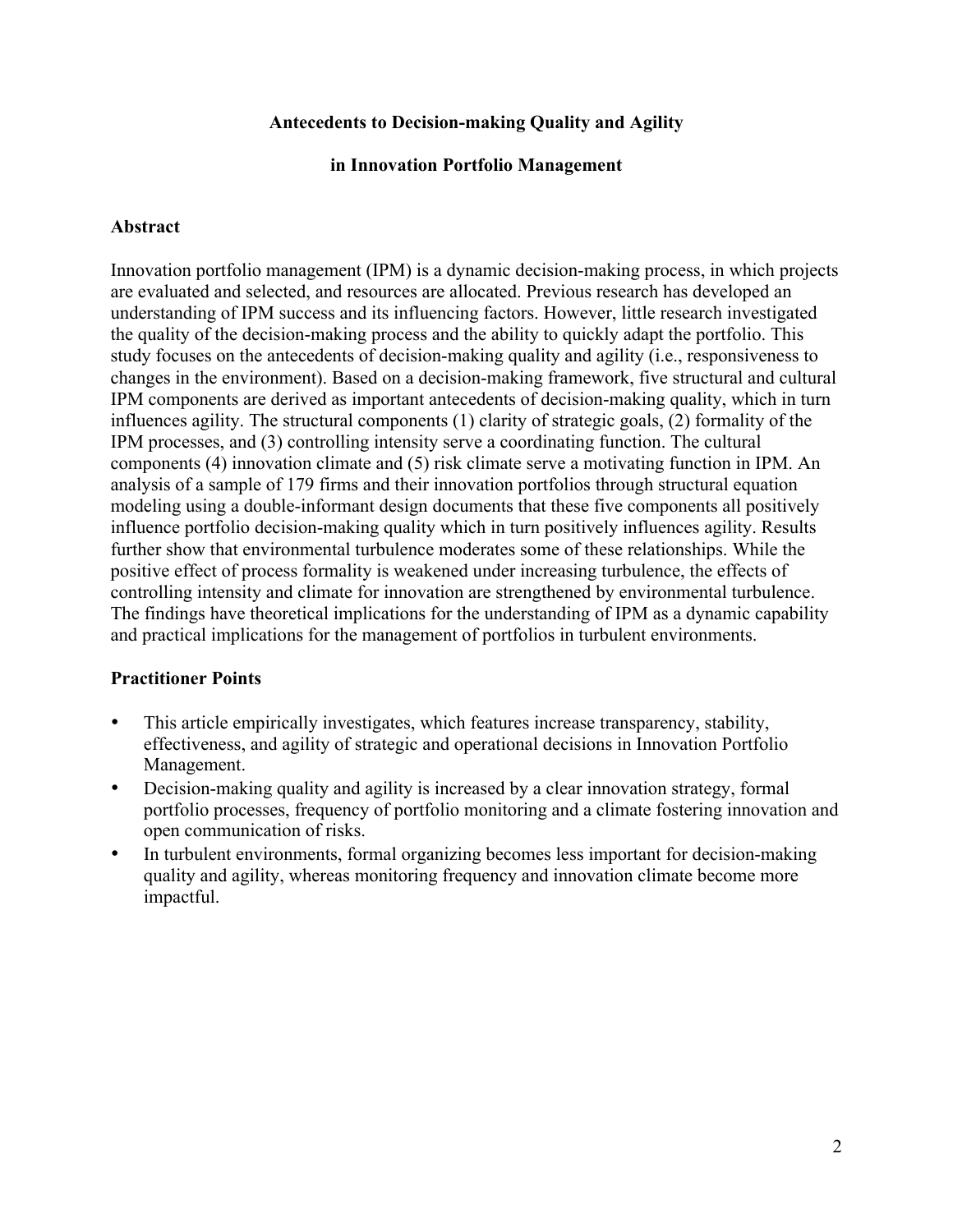# **Antecedents to Decision-making Quality and Agility in Innovation Portfolio Management**

Innovation portfolio management (IPM) is a dynamic decision-making process in which projects are evaluated and selected, and resources are allocated to them (Cooper, Edgett and Kleinschmidt, 1999; Jonas, Kock and Gemünden, 2013). A balanced and strategically aligned portfolio of innovation projects, capturing portfolio value, leveraging synergies, and reducing risks at the portfolio level is decisive for a firm's success (Kester et al., 2011; Kester, Hultink and Griffin, 2014). Previous research has developed a good understanding of IPM success and investigated the factors influencing success within the IPM system (Cooper, Edgett and Kleinschmidt, 2001; de Brentani and Kleinschmidt, 2015; Jonas et al., 2013; Kock, Heising and Gemünden, 2015; for literature reviews see Martinsuo, 2013; Meifort, 2015).

Most prior research, however, concentrates on success factors and neglects the decisionmaking processes underlying IPM. For example de Brentani and Kleinschmidt (2015) assume that IPM success factors can be classified into two groups: (1) *'Resources',* which are the background factors residing in the firm, and (2) *'Capabilities',* which entail more specific routines that firms develop and adjust in line with the dynamics of the situation. In combining both types of factors, the authors propose several models that provide insights into the success factors of global NPD programs. However, even this comprehensive approach does not open the black box of the complex dynamic decision-making processes inherent to IPM.

Recently, interest in IPM decision-making has increased (Behrens and Ernst, 2014; Behrens, Ernst and Shepherd, 2014; Christiansen and Varnes, 2008; Kester et al., 2011; Kester et al., 2014; Kester, Hultink and Lauche, 2009; McNally, Durmuşoğlu and Calantone, 2013; McNally et al., 2009). For example, in a qualitative study, Gutiérrez and Magnusson (2014) show that rational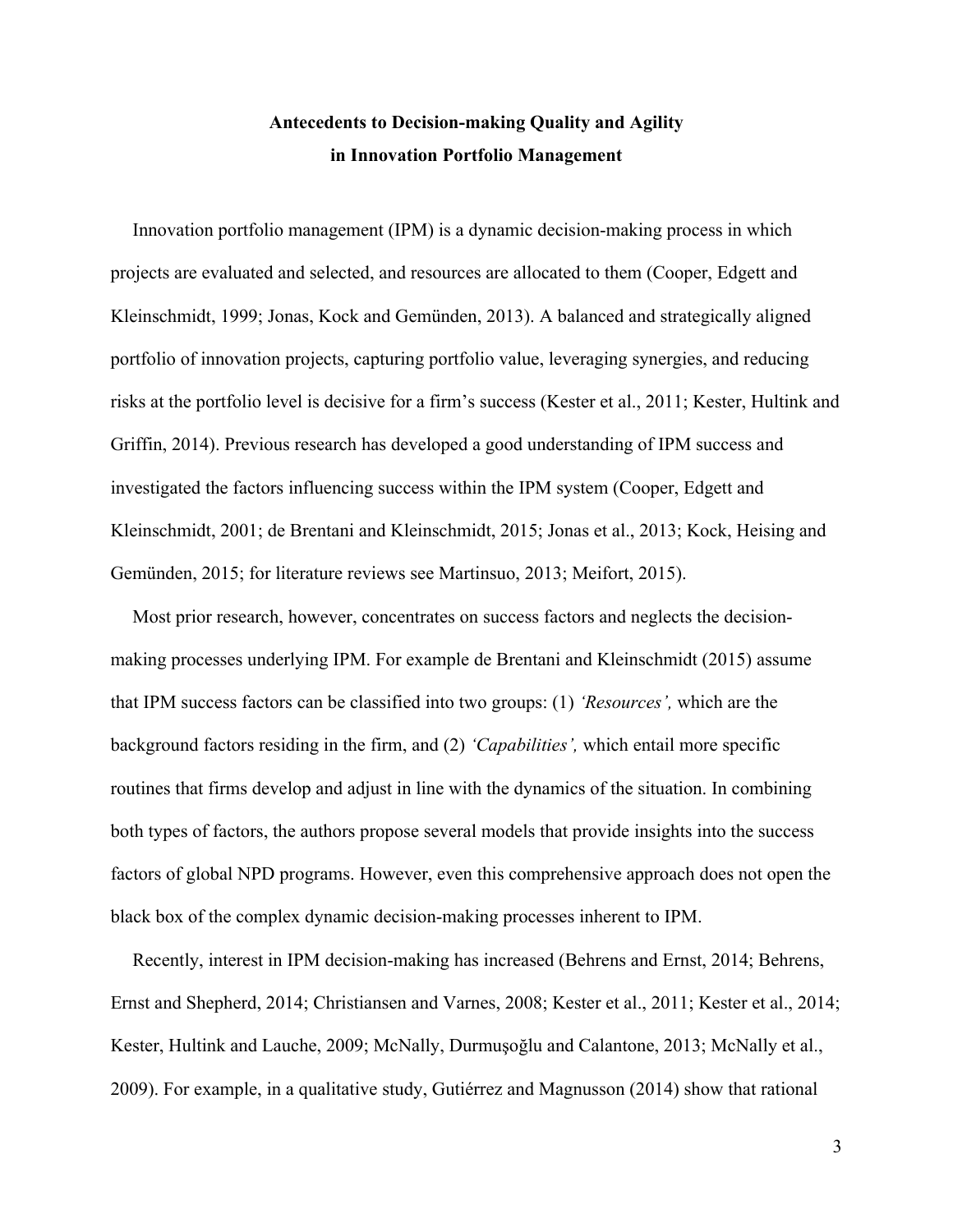and formal decision-making processes experience higher acceptability than informal ones. McNally et al. (2013) find that managers' disposition, including their leadership style, need for cognition or risk perceptions, affects the importance afforded to decision-making criteria. Similarly, in a conjoint experiment, Behrens and Ernst (2014) show that experienced middle managers differ from senior managers in that the former place greater emphasis on the strategic context and less emphasis on uncertainty in decisions to initiate innovation projects. Another experiment on go/stop decisions indicates that managers are more likely to terminate failing projects when they use consultant advice and visual decision aids (Behrens et al., 2014). Jonas et al. (2013) focus more on the interaction processes between the involved actors in portfolio management decision-making. Using a longitudinal, multi-informant study, they show that the quality of processes in portfolio management regarding information availability, allocation of resources, and mutual collaboration positively affects portfolio success. Unger et al. (2012) show that firms that are able to make tough decisions on project termination can achieve a higher strategic fit in their portfolio.

In their qualitative study, Kester et al. (2011) identify three constructs that describe decisionmaking effectiveness: portfolio mindset, agility, and focus. Although the study is descriptive, the statements about the constructs are rather normative: Portfolio mindset implies that decisions are based "on a complete understanding of all of the projects in the NPD portfolio and how each is aligned to the firm's strategy" (Kester et al., 2011: 647). Decision-making agility means that a "firm can quickly shift its development focus to incorporate a new technology into its product line" (Kester et al., 2011: 648). In a quantitative follow-up study, Kester et al. (2014) find a positive relationship between these capabilities and IPM success measures. These findings show that firms differ in their ability to adapt their portfolio to changing environmental conditions and that this ability is important for success in IPM.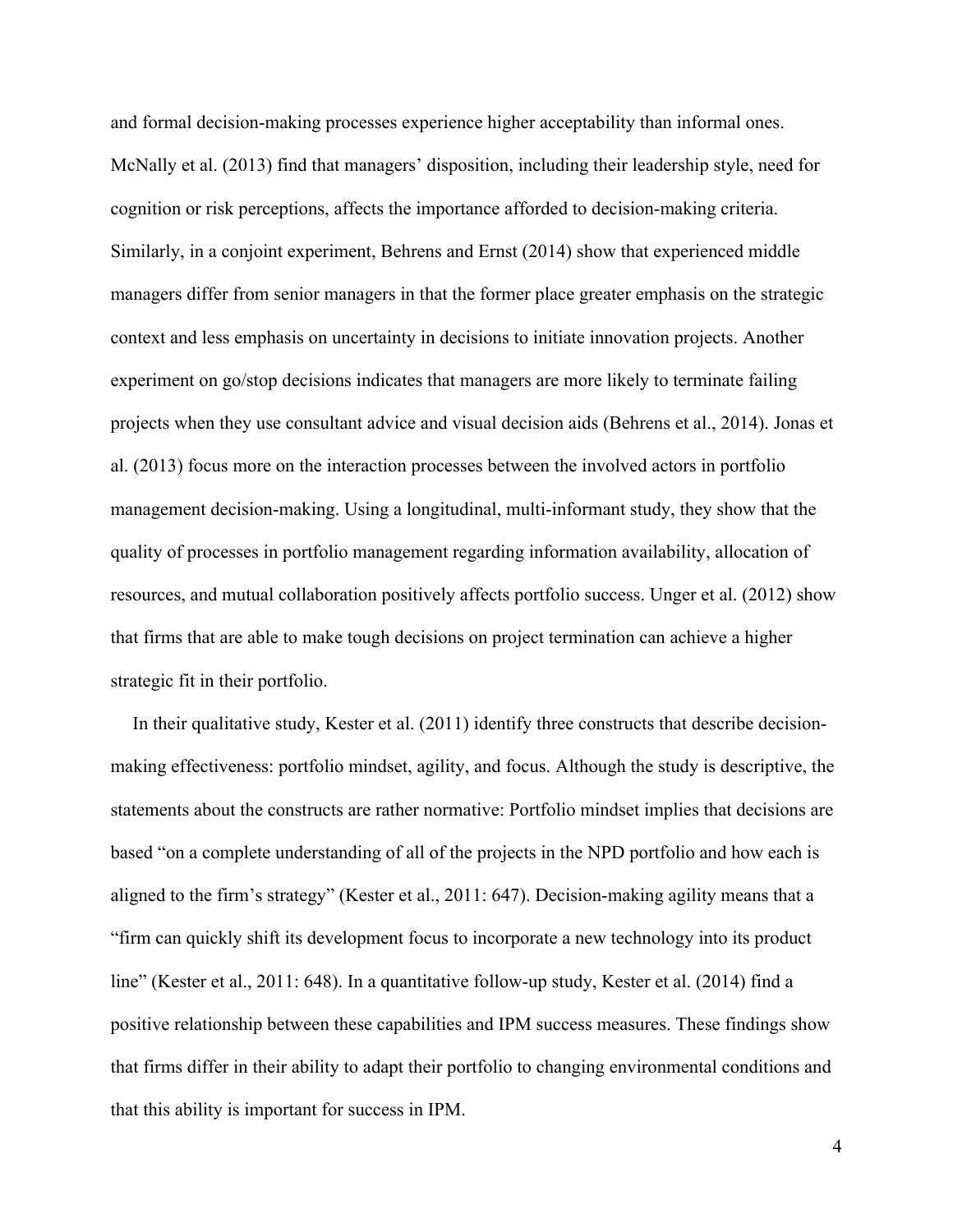Overall, existing research on IPM decision-making describes the performance relevance of effective decision-making and of adapting to changing environmental conditions but does not investigate organizational factors that favor or hamper this desired behavior. We still lack understanding about the *antecedents* of agility in IPM that managers can influence. Furthermore, there is a dearth of research investigating IPM under *dynamic conditions* (Martinsuo, 2013; Petit, 2012). In her review of empirical studies, Martinsuo (2013) suggests that portfolio management research should focus more on portfolio dynamics and their behavioral and organizational influences.

The current study aims to develop and test a conceptual model explaining the organizational antecedents of two central organizational constructs of IPM: *decision-making quality* and *agility. Decision-making quality* is defined as the degree to which portfolio management decisions—such as the initiation, (re)prioritization or even termination of projects—are made in a transparent, stable, comprehensible, and rigorous manner (Behrens and Ernst, 2014; Behrens et al., 2014; Kester et al., 2014; Kester et al., 2009; Unger et al., 2012). *Agility* is defined as the ability to quickly adapt the firm's innovation portfolio to changing customer needs and competitive conditions, changing resource situations, changing technological opportunities and threats, and changing strategic goals (Kester et al., 2011).

Decision-making quality is a central construct in IPM because the way decisions are made influences whether the right projects are chosen and staffed appropriately, whether an innovation portfolio is aligned to strategy, and whether the right balance of incremental and radical innovations is implemented. Cooper et al. (2001) summarize the purpose of portfolio management as "*doing the right things*" and contrast it with the purpose of project management—"*doing things right*". According to their initial studies, the right projects are the ones that provide maximum value, achieve a balance, and align with strategy. Since these seminal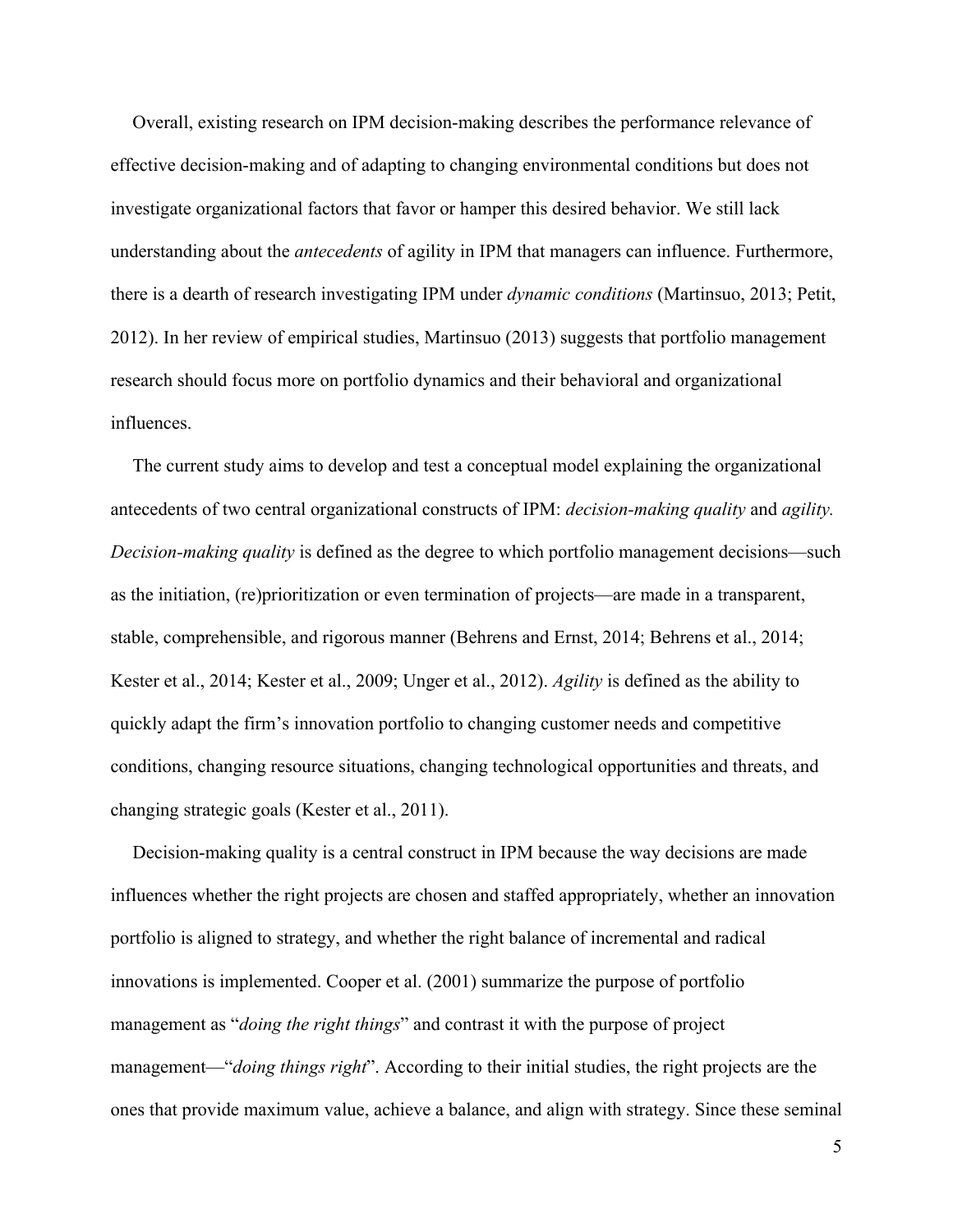studies on IPM, other researchers have developed a more comprehensive understanding of innovation portfolio success (Martinsuo and Killen, 2014; Martinsuo and Lehtonen, 2007; Meskendahl, 2010; Müller, Martinsuo and Blomquist, 2008) and the associated success factors (Jonas et al., 2013; Kester et al., 2014; Killen, Hunt and Kleinschmidt, 2008; Spieth and Lerch, 2014; Teller and Kock, 2013; Teller et al., 2012; Voss and Kock, 2013).

A first conclusion from these studies is that a high decision-making quality is a pivotal condition for reaching success. However, a high decision-making quality is only a necessary condition for IPM success. IPM is a *dynamic* decision-making process (Cooper et al., 1999). The *premises* on which decisions were originally based may change - and therefore new decisions to *adapt* to these changes are needed. The earlier decision-makers discover the need for changes, and the faster their organization adapts, the better the chances that this will lead to a successful correction. The current study proposes that a high decision-making quality allows better agility and aims to explain how organizational antecedents influence decision-making quality and ultimately agility. Hence, the overall research question is: *What are organizational antecedents of agility and decision-making quality in IPM?*

In the following, a conceptual framework of five critical organizational components of an IPM system is developed that positively influence decision-making quality, which in turn affects agility. In particular, this study examines three structural organizational components that improve coordination in IPM, i.e. *the clarity of a firm's innovation strategy* (de Brentani, Kleinschmidt and Salomo, 2010), *the formality of the portfolio process* (Teller et al. 2012) and the *intensity of controlling*, defined as the effort and quality of continuous screening and monitoring of the portfolio (Müller et al., 2008; Schultz et al., 2013a); and two cultural components that improve the motivation to deliver valid and current information in IPM, i.e. the organizational *innovation climate* (Kock et al., 2015) and the extent of its *open risk climate* (Teller and Kock, 2013).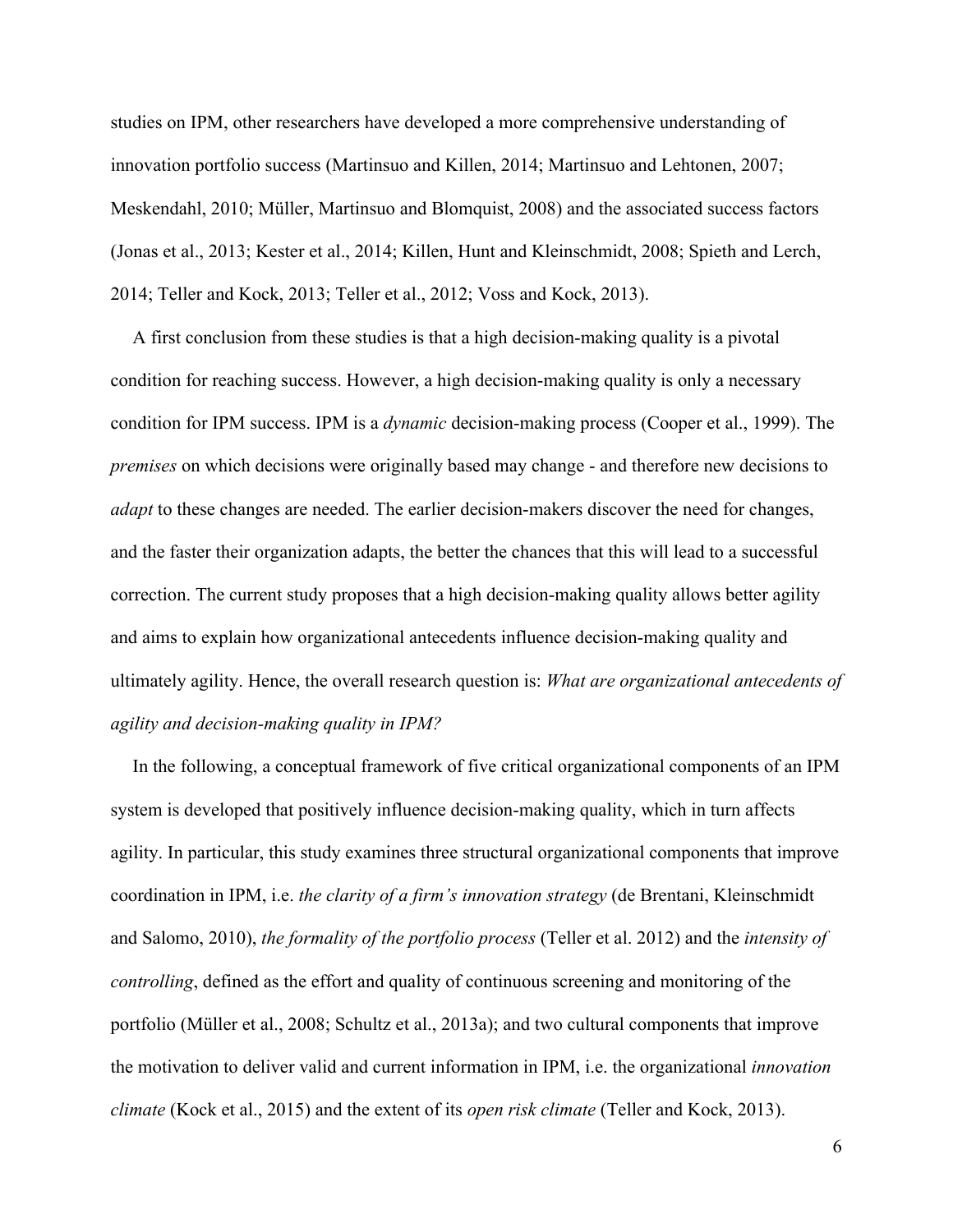Furthermore, following the call for more research on dynamics in portfolio management (Martinsuo, 2013), this article investigates the degree to which external turbulence strengthens or weakens these relationships.

This study aims to contribute to IPM research by understanding which factors enable firms to make better decisions and implement them more quickly and comprehensively. While previous studies have investigated the performance of portfolios in terms of strategic fit, balance, and value contribution, the present study analyzes what enables firms to make better decisions in their IPM and to better respond to environmental turbulence. To the best of the authors' knowledge, this is the first large-scale empirical study on the antecedents to agility in IPM. Using a sample of 179 firms and a dual-informant research design, this article investigates structural antecedents that increase strategic and operational clarity, and cultural antecedents that enable better information. The study thus contributes to a better understanding of the drivers of decisionmaking quality and agility in IPM and provides quantitative evidence on the nature of IPM as a dynamic capability.

#### **Conceptual Framework**

From a behavioral and leadership perspective, IPM decision making does not merely involve making a specific choice at a single point in time. Rather, decision-making is a *process:* decisions need to be communicated to and followed by others, and this process needs to be planned and controlled. Decision-making quality is an assessment of this process and includes aspects of making comprehensible and stable decisions, which are rigorously implemented. Agility describes how *quickly* decision-makers adapt the firm's innovation portfolio to changes of customer needs and competitive conditions, resource situations, technological opportunities and threats, or strategic goals.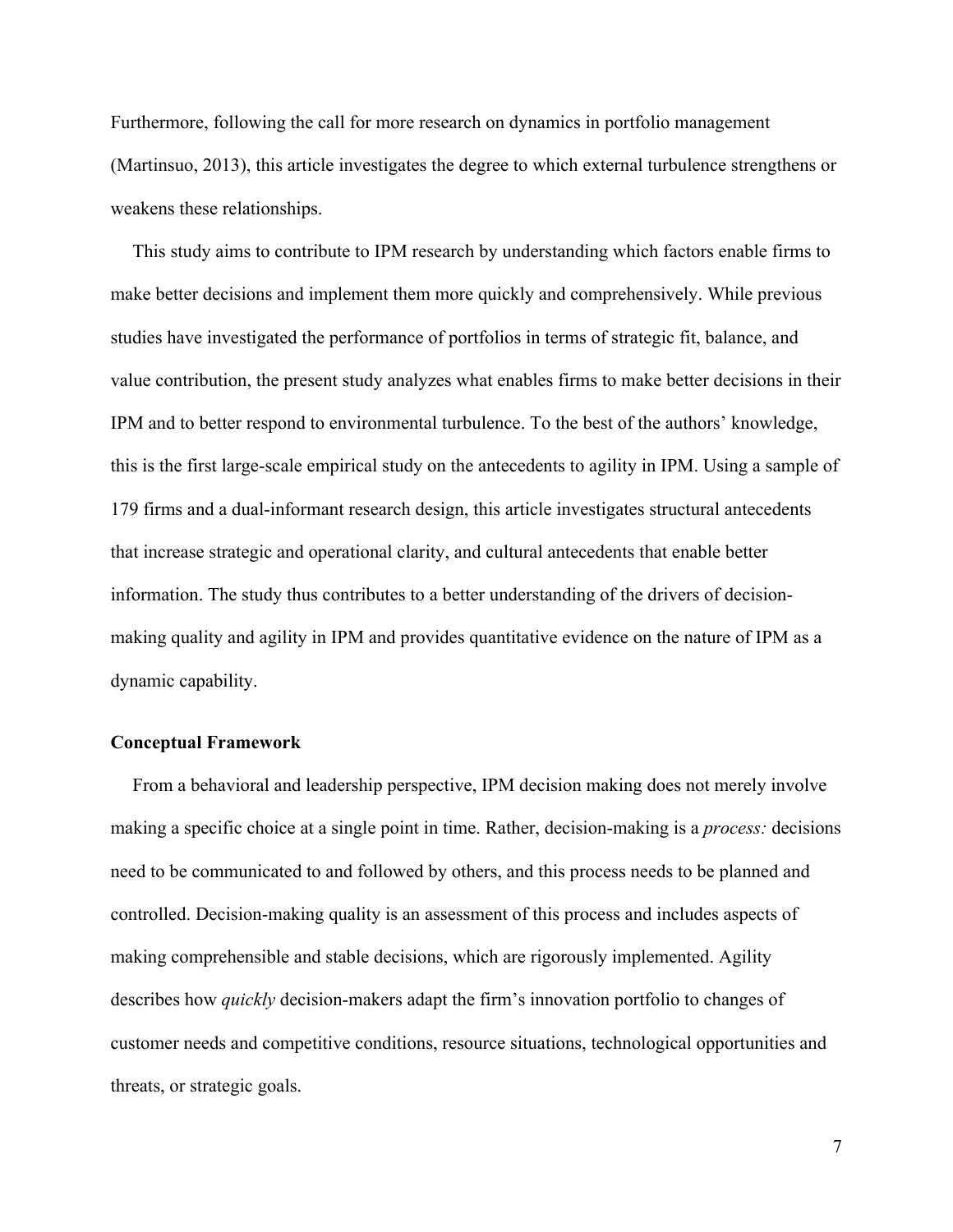Decision-making quality and agility are both behavioral constructs that describe a characteristic of the decision-making process. They describe neither the specific decision situation nor the success of the portfolio decisions. The decision situation comprises the projects and their expected outcomes as alternatives, the resources as constraints, the strategic goals as decision criteria, and the uncertain reactions from others on the decisions. Decision processes with a higher decision-making quality are assumed to use more and better information about the decision situation, and to exploit this information in a more rigorous and rational way. Decisionmaking quality is conceptually distinct from decision effectiveness (Dean and Sharfman, 1996) because the former does not necessarily imply that decisions actually result in desired outcomes (Eisenhardt and Zbaracki, 1992).

The literature on IPM shows that there is a wide variety in decision-making behavior in IPM, and that many factors can influence the decision-making process (Behrens and Ernst, 2014; Behrens et al., 2014; Christiansen and Varnes, 2008; Kester et al., 2011; Kester et al., 2014; Kester et al., 2009; McNally et al., 2013; McNally et al., 2009). Differences in innovation portfolio decision-making can be explained by indivdual decision-making styles, group dynamics, organizational politics and cultural factors. These factors either prevent people from making rational decisions, or support them. The focus of the current study lies in *organizational factors* of the IPM system that enable managers to make better decisions and implement them more quickly and consistently. While we acknowledge that decision are made under incomplete, ambiguous, and uncertain information, and that communication suffers from equivocality, and information processing capacity is limited, we argue that some decision makers strive for more rational decision-making than others, and that a substantial share of firms have actively created organizational IPM systems that provide them with better information and allow them to make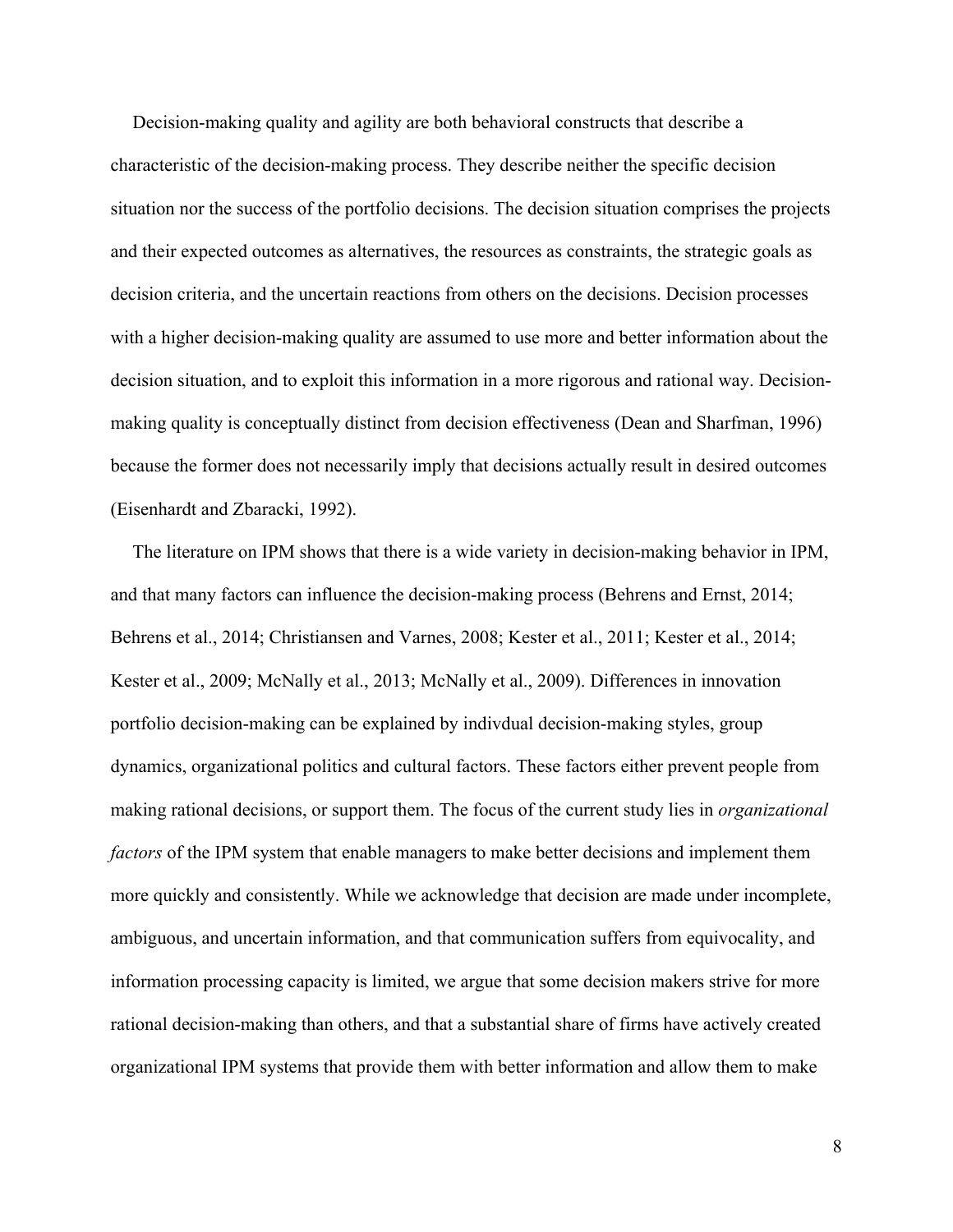higher quality decisions. The current stusy investigates which components such a system comprises and how these components interact.

IPM has become a central theme in innovation management (Meifort, 2015), because the number of projects and the relationships between them regarding resources, risks, and synergies have substantially increased. This phenomenon called "projectification" of organizations (Lundin, 2015; Midler, 1995) makes IPM more complex. An IPM system must address the following five challenges to enable effective decision-making and responsiveness to external changes.

*(1) Strategy implementation:* Traditionally, strategy development has been a process where the strategic goals have been developed by the top-management team and were then broken down the hierarchical lines (Floyd and Wooldridge, 1992; Noble and Mokwa, 1999). However, with an increasing amount of work done in projects these mechanisms are not effective anymore. Strategies are no longer implemented within lines but within cross-functional projects, and strategic goals should be broken down to the portfolio level of these projects. This means that organizations require a critical amount of transparency on strategic goals that they want to fulfill in a certain planning period with their stakeholders and lower ranked management levels (Meskendahl, 2010). Without valid and sufficiently accurate information about where organizations want to go, and which projects are needed, people lack orientation and motivation, and alignment of innovative projects with the innovation strategy becomes difficult. *Strategic clarity* is therefore the first necessary component of an IPM system.

*(2) Resource allocation:* Traditionally, resources were allocated to line units, but in a projectoriented world, resources are allocated to cross-functional projects that need highly competent human resources from several lines. Innovations will only be successful, if qualified and motivated people work well together. The identification of skilled people, who match the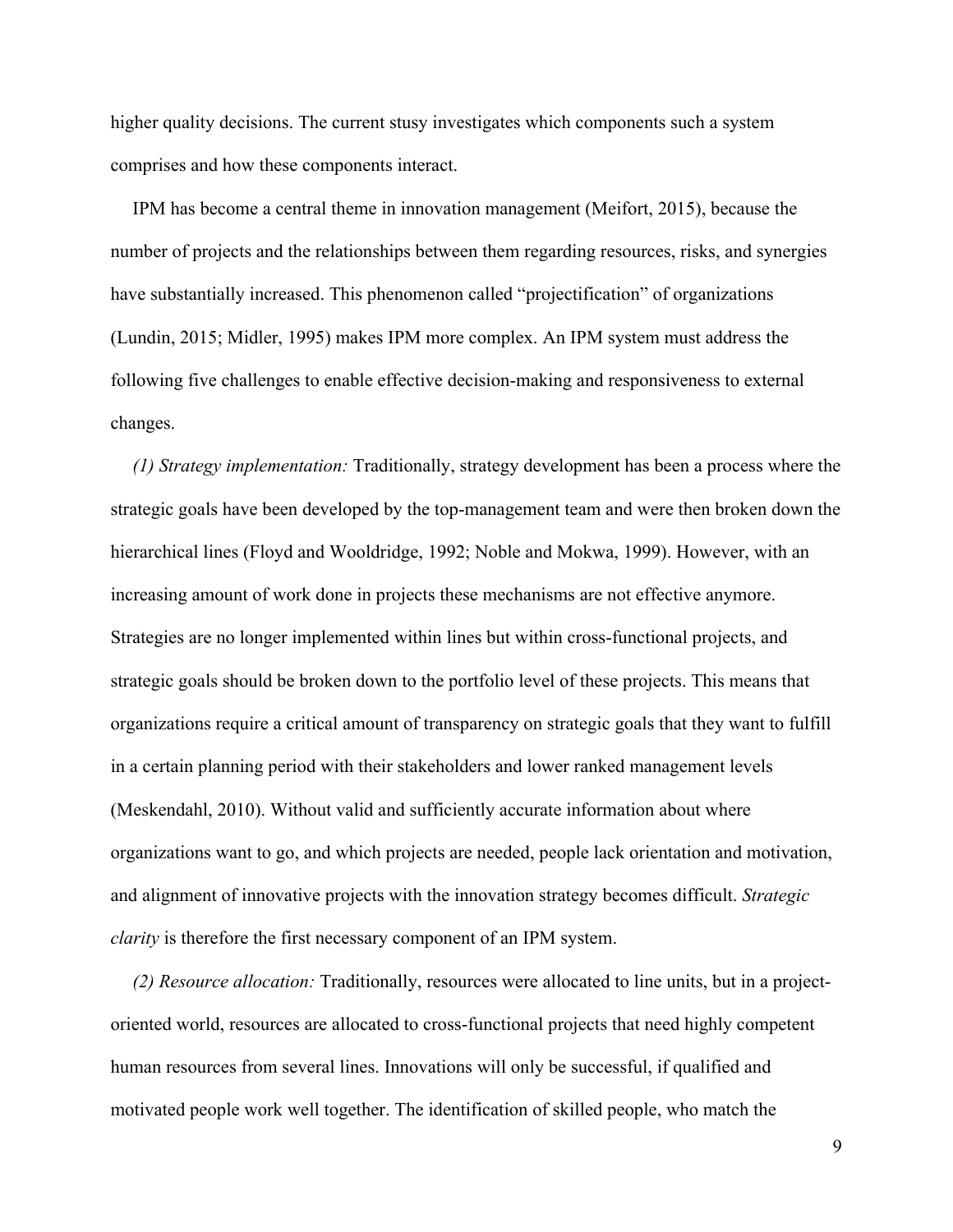requirements of the projects and are available at the right time, is more complex than determining financial resource requirements. Rational decision-making for innovative portfolio requires much more information, because projects increasingly compete for resources, single project risks can accumulate in portfolios, synergies between projects need to be leveraged, and decision-makers need to balance radical and incremental innovation. In order to accomplish this, decision-makers need *operational clarity* about the amount and kind of resource requirements of projects and the corresponding resource capacities. Implementing formalized IPM processes is a means to achieve operational clarity (Cooper et al., 2001; Schultz et al., 2013a; Teller et al., 2012).

*(3) Adaptation to Changes:* Increased turbulence in a globalized world requires that firms need to respond to changed situations more quickly and appropriately—IPM must become responsive and agile*.* Portfolio decisions can be based on more comprehensive information from all projects and resources, and on all desired strategic goals. However, reaching operational and strategic clarity increasingly takes time, because both processes need to be coordinated. Strategic goals need to reflect operational constraints, in order to stay feasible, but they also challenge the existing state. There will always be constructive tension between vision and mission on the one hand, and operational constraints on the other hand. The resulting need for coordination implies that information may already be inaccurate when decisions are made. In order to maintain strategic and operational clarity, portfolio controlling should therefore occur sufficiently often and intensively (Müller et al., 2008; Petit, 2012). Thus, the frequency and intensity of portfolio controlling cycles is a third desired component of an IPM system, which fosters decision-making quality and enables higher agility.

*(4) Motivation for Innovation*: Innovation cannot be commanded. It depends to a large extent on personal intrinsic motivation of the innovating people, who see a need and potential for value creation (Zhang and Bartol, 2010). Innovation management can only foster initiatives for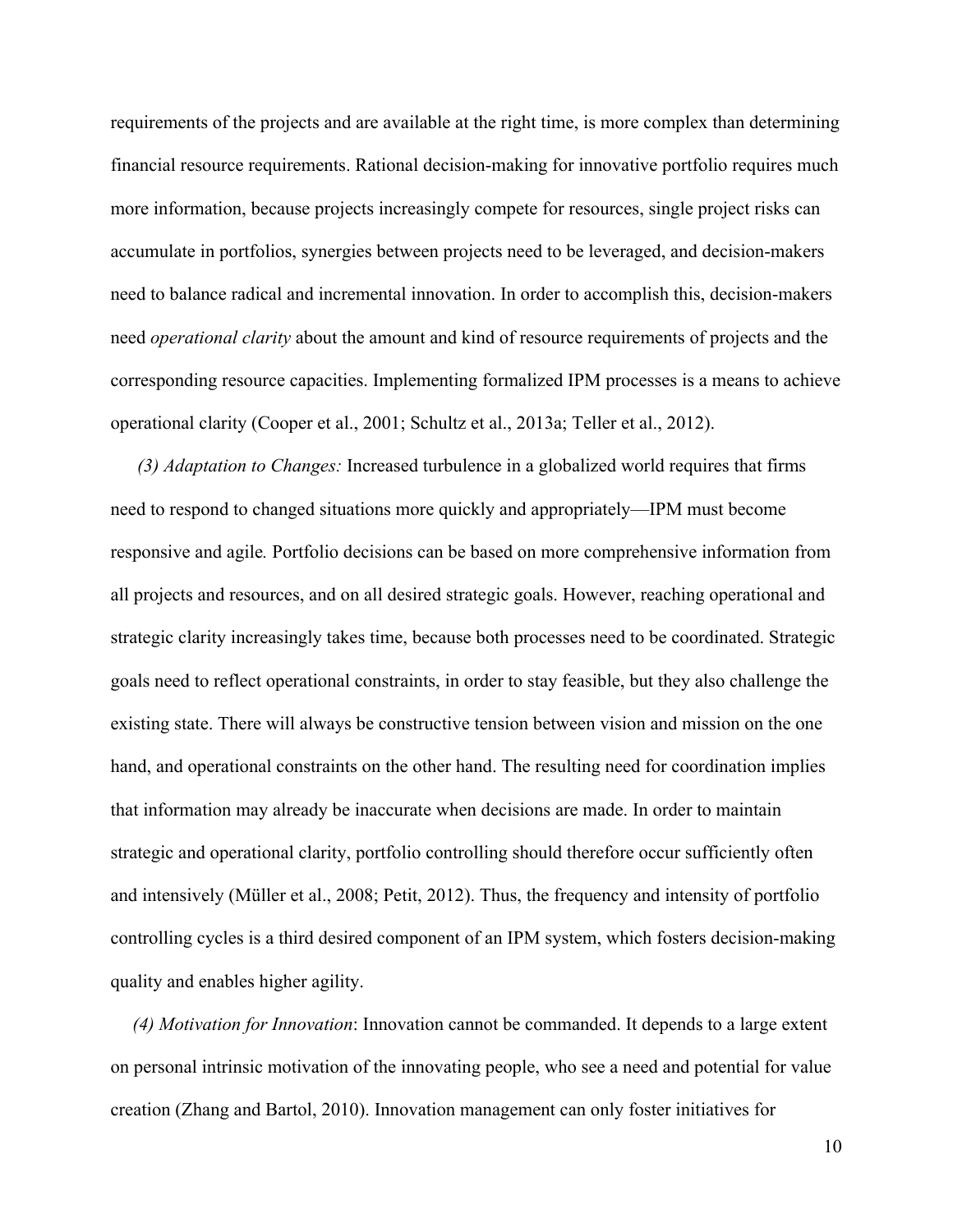innovations, enable and recognize them, and support people to implement these solutions. Good decision-making processes about which projects should be realized in a project portfolio start early. This means that organizations should proactively work on a good pipeline of project ideas leading to concepts and well-founded business plans of project proposals (Kock et al., 2016). If this pipelining work is done in an innovation fostering climate, creating trust, that the initiatives for innovation have a fair and realistic chance to get selected and supported, then there is a higher chance that people will disclose their ideas and work on them (Amabile et al., 1996; Kock et al., 2015). There is also a higher chance that people will provide necessary information for making decisions once the projects are underway. If this information is not communicated, firms will suffer from "lost opportunities". Therefore, a *climate for innovation* is an important motivating component an IPM system.

*(5) Motivation for Open Communication of Risks:* The literature on innovators describes the champions and promotors that actively support innovation processes (Gemünden, Salomo and Hölzle, 2007; Griffin et al., 2009). These innovators are challenged by opponents, who question the validity of their claims, detect informational gaps, emphasize potential negative side-effects, and point out which barriers may hamper implementation and diffusion. Already Witte (1976) discussed the productive role of innovation opponents, who challenge innovators and thus improve the innovation. Otherwise, project benefits are exaggerated and risks are downplayed. In order to avoid such flaws, firms need a strong professional culture that is aware of the risks of the projects, willing to communicate risks, and willing to take concerns seriously (Teller, 2013). Hence, the last motivating component of the IPM system is an *open risk climate*.

> -------------------------------- Insert Figure 1 about here --------------------------------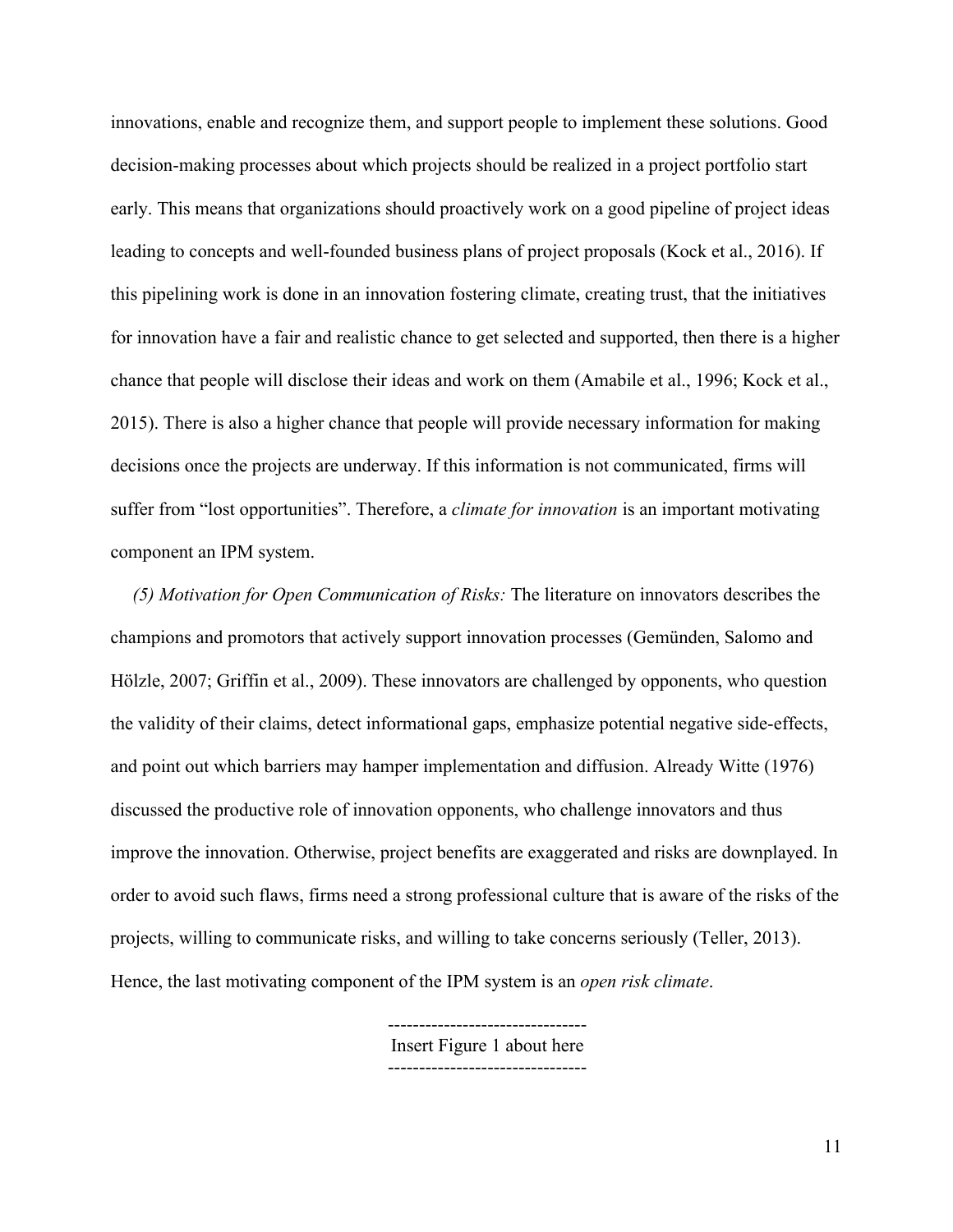Figure 1 presents the overall conceptual framework of this study. We argue that a firm's agility in IPM is mainly affected by decision-making quality, which is the central mediating factor in the framework. Following the preceding discussion of IPM challenges, five organizational components of an IPM system are proposed that enable better decision-making quality and agility. The first three structural components serve a coordinating function by providing strategic and operational transparency: (1) *Strategic clarity* means that goals and objectives are clearly formulated, (2) *process formality* assures operational clarity about the current portfolio and resources, and (3) *controlling intensity* means continuous monitoring of the portfolio to maintain this transparency. The climate components serve a motivating function to actively search for opportunities and threats, to analyze them and exchange information about them: (4) a *climate for innovation* and (5) an *open risk climate*. These two climate conditions increase the likelihood that more and better information about projects and the overall portfolios will be delivered to decision-makers. They also express shared values about striving for high performance goals and securing their realization.

Finally, the strength of the relationships between decision-making quality and its antecedents likely depends on *environmental turbulence*. The more turbulent the environment, the stronger should be the effects of strategic clarity, controlling intensity and both climate factors, while process formalization is argued to be negatively moderated by turbulence. The following section will present arguments regarding each hypothesis in more detail.

#### **Hypotheses**

#### *Decision-making quality and agility in IPM*

Decision-making quality is defined as the degree to which portfolio management decisions such as the initiation, (re)prioritization or even termination of projects—are made in a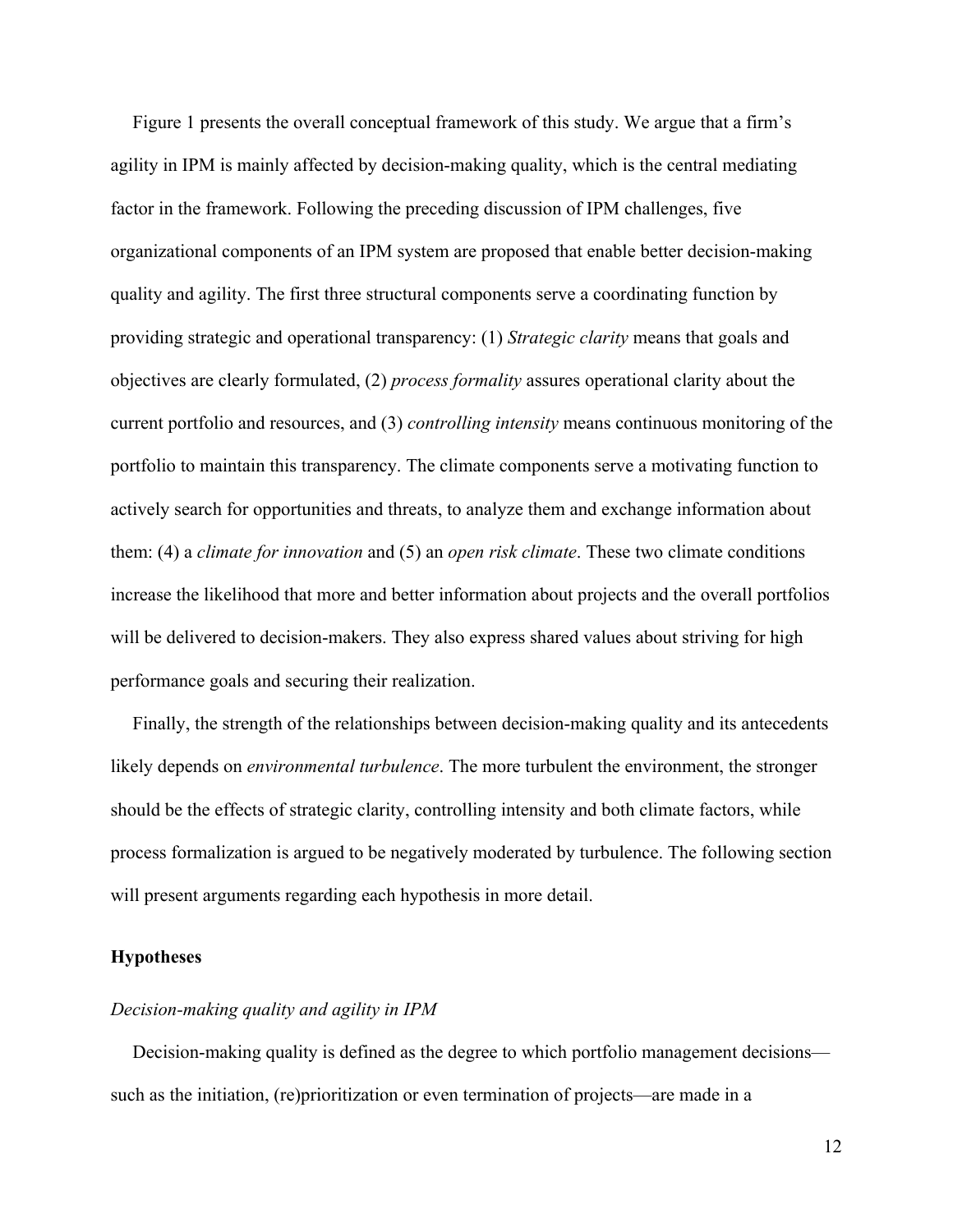transparent, stable, comprehensible, and rigorous manner. Only if portfolio decisions are based on valid and sufficient information, derived in a transparent way, clearly formulated, and rigorously enforced will firms be able to quickly adapt their innovation project portfolio to changing customer needs and competitive conditions, changing resource situations, changing technological opportunities and threats, and changing strategic goals.

Transparent but tough decisions also allow for uncomfortable changes such as the termination of innovation projects (Behrens and Ernst, 2014). For example, Unger et al. (2012) show that firms making rigorous termination decisions achieve a better strategic fit of their portfolio, because they can more quickly reallocate resources and refocus the portfolio. We therefore hypothesize the following:

*Hypothesis 1: Decision-making quality is positively related to agility in IPM.* 

#### *Strategic clarity*

Innovation strategies are primarily implemented by the innovation projects that a firm pursues and the current portfolio of innovation projects is thus a manifestation of the firm's innovation strategy (Meskendahl, 2010). Portfolio management can therefore be considered the main vehicle for strategy implementation. Successful implementation of strategy requires that the intended strategy, with its goals and objectives, be transparent to the organization (Noble and Mokwa, 1999), and that its implications be communicated and understood by all relevant functions of the firm (Floyd and Wooldridge, 1992). Often, significant parts of the organization do not know or understand their firm's strategy and thus fail to execute it (Loch and Tapper, 2002). Strategic clarity means not only that the company or business unit *has* a clearly formulated strategy but also that this strategy is communicated and understood within the organization. This form of transparency is a central prerequisite to portfolio decision making. A clearly formulated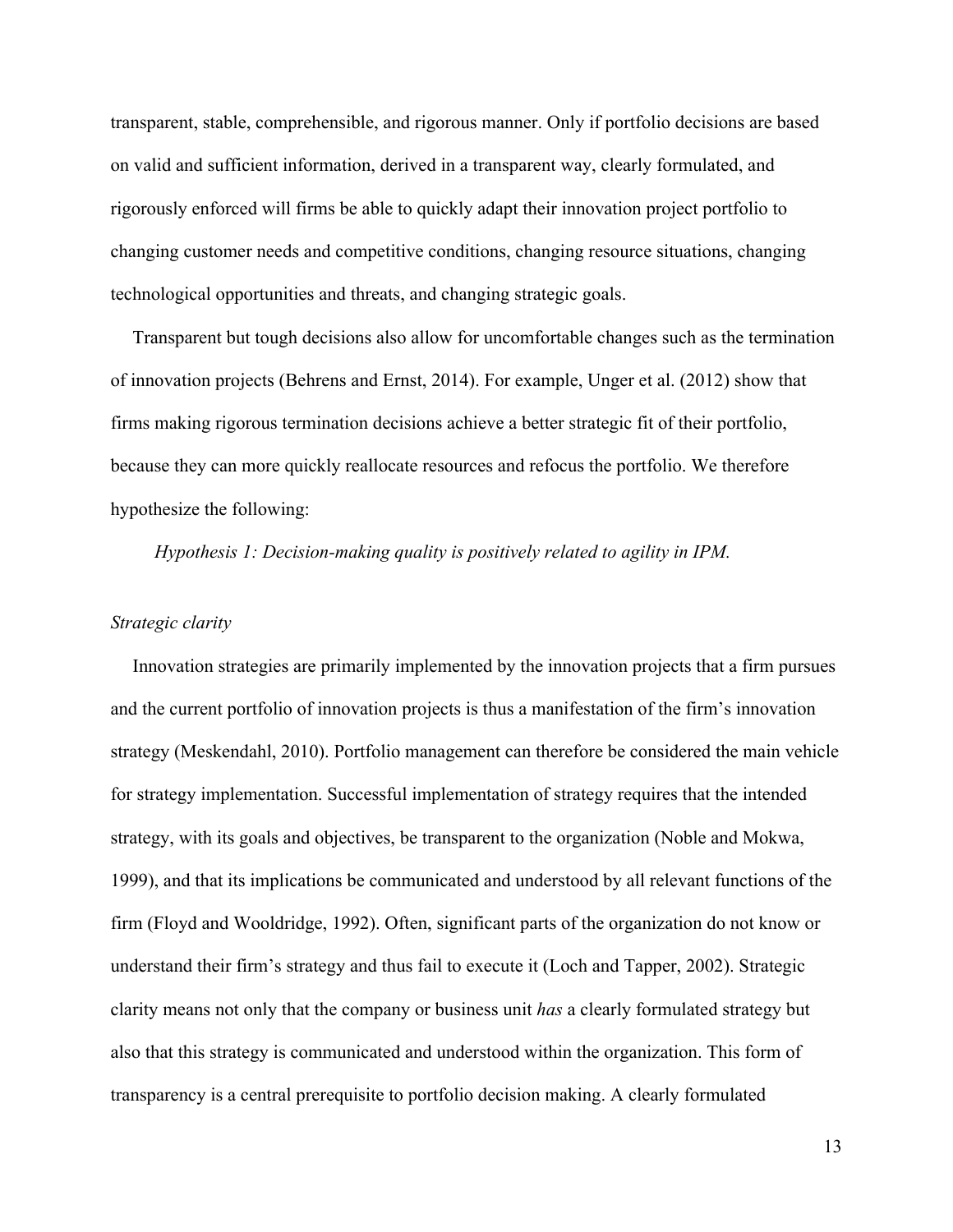innovation strategy enforces a commonly agreed interpretation (Noble and Mokwa, 1999), which will improve joint decision-making processes and facilitate the legitimization of portfolio decisions (Gutiérrez and Magnusson, 2014). Only with valid information on the firm's strategic goals and direction, will portfolio decisions be comprehensible for all stakeholders. Strategic clarity provides guidance and focus to innovation activities (Spanjol, Mühlmeier and Tomczak, 2012; Talke, Salomo and Kock, 2011). For example, Kock et al. (2015) show empirically that a clear ideation strategy can channel creativity for generating ideas for new projects and allows new opportunities that fit into the scope of the firm to be better identified, which will improve project initiation decisions. Furthermore, a clear and joint understanding of the firm's goals and objectives will improve effective prioritization of projects and early detection of unnecessary projects that do not fit into the firm's innovation strategy. We therefore posit the following hypothesis:

*Hypothesis 2: Strategic clarity is positively related to decision-making quality in IPM.*

#### *Process formalization*

Process formalization means that the IPM process of selection, prioritization, resource allocation and portfolio control is clearly specified. Previous studies by Cooper and colleagues show that top performers in IPM use formal portfolio processes (Cooper et al., 2001). Kleinschmidt, Brentani and Salomo (2007) find that formal NPD processes increase the quality of information integration as well as homework and launch activities (see also de Brentani and Kleinschmidt, 2015). Teller et al. (2012) empirically show that formal project portfolio processes increase portfolio transparency and the quality of collaboration, which in turn increase portfolio success. Process formality in IPM will increase decision-making quality for several reasons.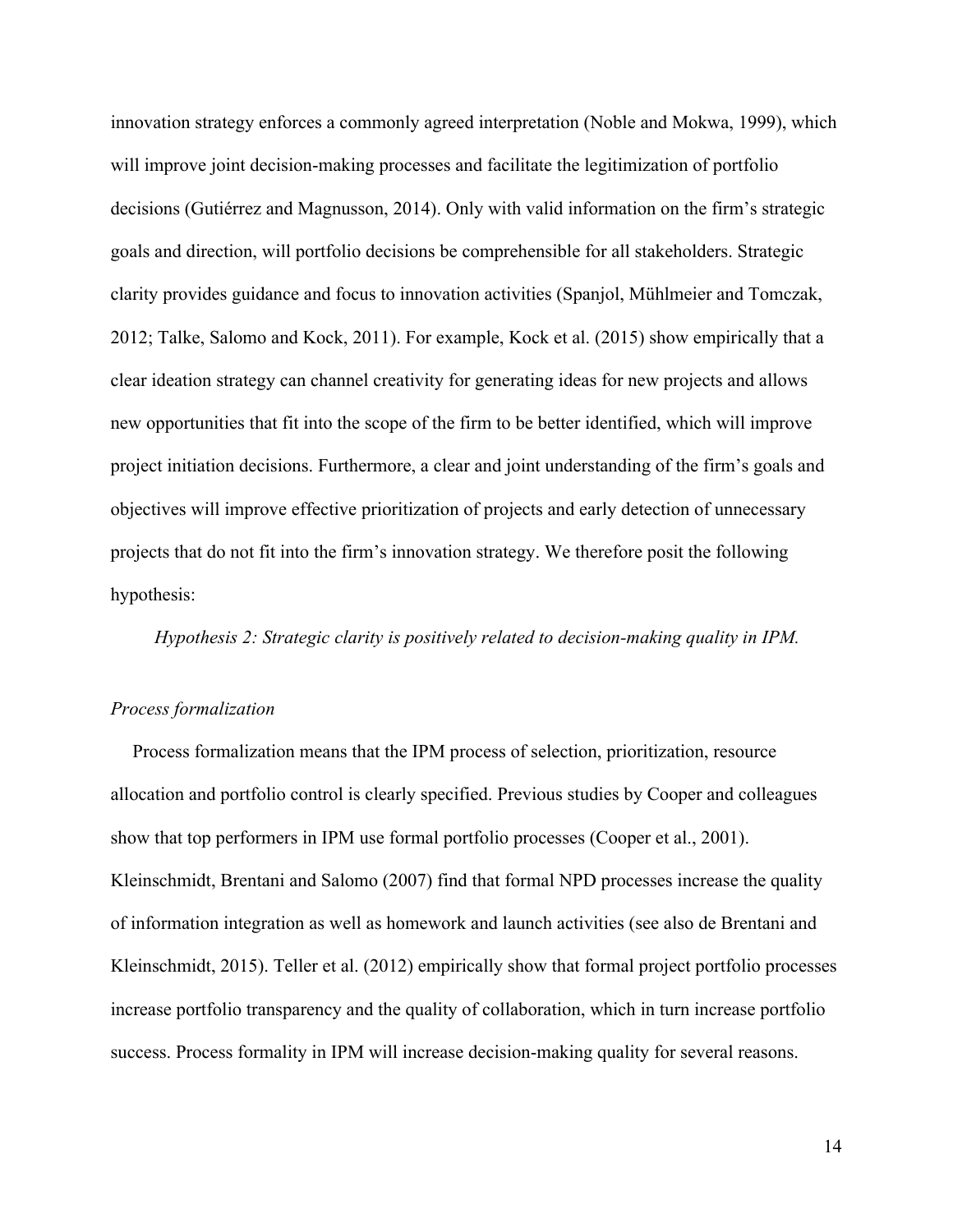First, formal processes introduce structure, sequence, and clarity to all projects (Tatikonda and Montoya-Weiss, 2001). Clear rules and guiding principles will ensure more complete and higher quality information on project proposals, project status, and resource demands, as well as transparent evaluation criteria and better comparability between projects (Cooper, 2008). Formality will therefore lead to higher operational transparency (better information on single projects as well as required and available resources), which is a central condition for making high-quality decisions. The study of Martinsuo and Lehtonen (2007) shows that information availability from single projects is highly important to portfolio managers' decision making.

Second, formal processes go hand in hand with all stakeholders having clearly defined responsibilities (Beringer, Jonas and Kock, 2013), which might reduce conflicts regarding portfolio decisions and thus enable faster implementation. Formality will also increase the comprehensibility of decisions and might thus increase procedural fairness—"fairness in the methods used to plan and implement resource allocation decisions" (Wiesenfeld et al., 2007: 1235). Gutiérrez and Magnusson (2014) show empirically that formality contributes to better acceptance and legitimization of portfolio decisions. Furthermore, formality might reduce portfolio politics—individual actions to influence decisions with the aim of furthering one's own self-interests.

However, formalized portfolio processes may also lead to bureaucracy and rigidness. For example, Sethi and Iqbal (2008) show that stage-and-gate systems can lead to project inflexibility. Schultz et al. (2013a) further find that for highly innovative NPD programs, formal stage-gate controls can negatively affect NPD decision clarity. Despite these possible negative effects of formalization on decision-making quality, the positive effects of increased operational transparency and procedural fairness are likely to be stronger. We thus propose the following hypothesis: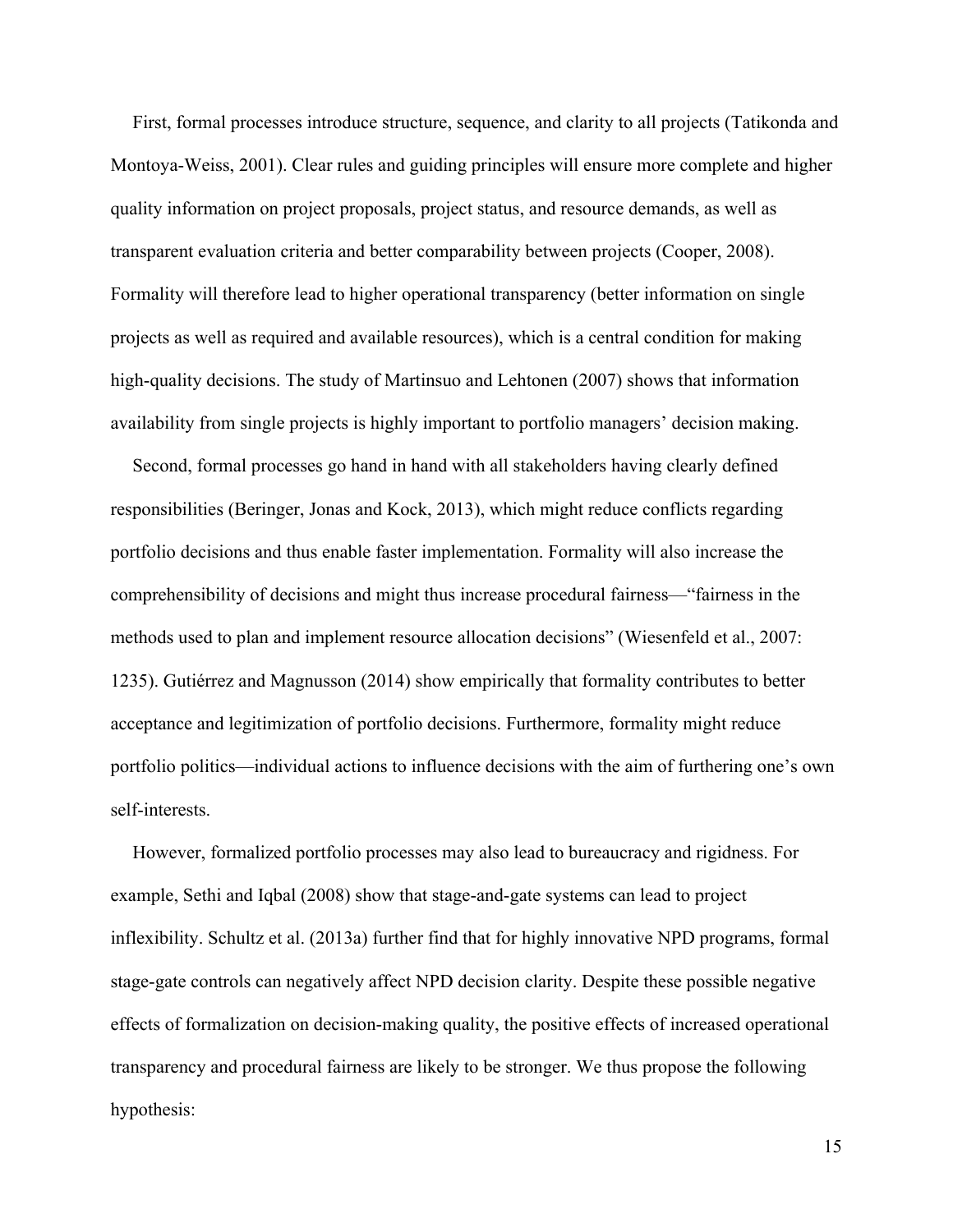*Hypothesis 3: Process formalization is positively related to decision-making quality in IPM.*

#### *Controlling intensity*

Strategic clarity and operational clarity through formalized processes are both necessary for decision-making but they need to be coordinated since there will be tensions between the strategic goals and objectives on the one side and operational realities and constraints on the other side. It is therefore necessary to update operational and strategic information regularly through portfolio controlling. Controlling intensity refers to the effort and quality of continuous screening and monitoring of the portfolio to react to changes (Müller et al., 2008). Portfolio controlling includes not only the regular monitoring of individual innovation projects in order to determine whether they are adhering to their initial goals and whether their business case is still valid but also the continuous evaluation of the overall portfolio composition and alignment, as well as interdependencies between innovation projects (Beringer et al., 2013; Blau et al., 2004; Kopmann et al., 2015; Loch and Kavadias, 2002). Case study research on portfolio management suggests that portfolio changes and uncertainties have a considerable impact on a portfolio, which stresses the importance of continuous monitoring and controlling activities (Petit, 2012). The more often and the more intensively the portfolio is analyzed and assumptions are scrutinized and questioned, the more likely decision-making quality will increase: poor performing projects, which no longer fulfill their business case because customer preferences or technological stateof-the-art have changed, are identified much more quickly.

*Hypothesis 4: Controlling intensity is positively related to decision-making quality in IPM.*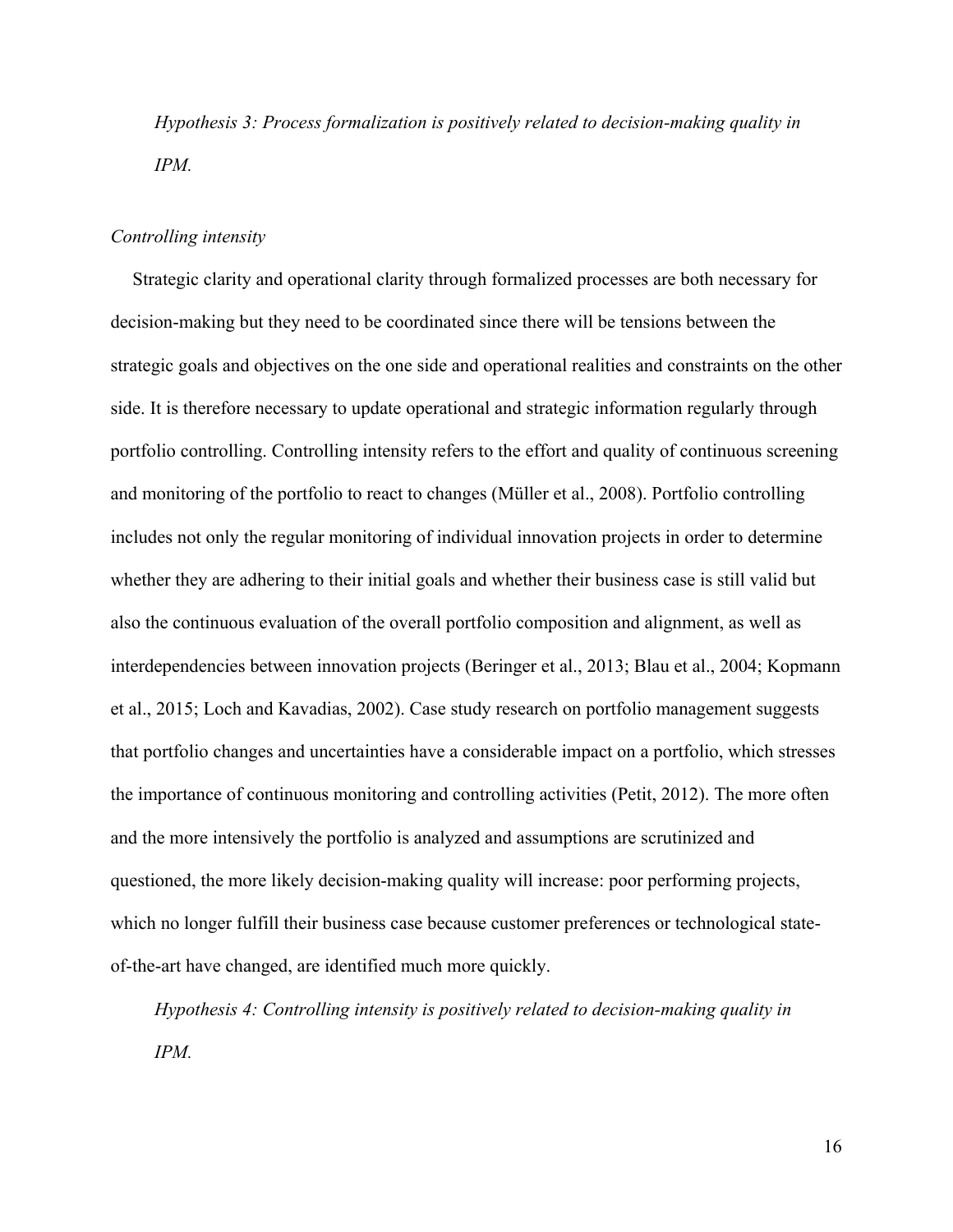#### *Innovation climate*

A climate for innovation is defined here as the managerial support and autonomy that is given to employees to allow them to pursue creative tasks (Amabile et al., 1996; Kock et al., 2015). Managerial support means encouraging individuals to voice new ideas and providing positive feedback (Oldham and Cummings, 1996). Granting autonomy means encouraging individuals to engage in trial-and-error experimentation and giving them the resources and time to spend on new ideas. Organizational encouragement and perceived freedom are understood as central prerequisites for supporting an innovative environment that fosters creative and innovative performance (Zhang and Bartol, 2010). Encouragement will support risk taking by employees because they will feel psychologically safe to experiment if innovative activity is accepted and appreciated (Baer and Frese, 2003). In the context of portfolio management, Kock et al. (2015) show that creative encouragement positively affects the generation of valuable ideas for the portfolio. A strong climate for innovation can therefore be expected to result in more catalysts for new project ideas and to challenge and change running innovation projects.

*Hypothesis 5: A climate for innovation is positively related to decision-making quality in IPM.*

#### *Open risk climate*

Risk is central to IPM and portfolio risk management allows portfolio managers to take an aggregated view on risks, transfer knowledge about risks between projects, and consider strategic issues at the portfolio level (Blau et al., 2004; Olsson, 2008; Teller, Kock and Gemünden, 2014). However, effective portfolio risk management requires a strong culture (Teller, 2013). An open risk climate encompasses the general awareness of risks, the acceptance and commitment to risk management procedures and open and honest communication about risks (Teller, 2013). Such a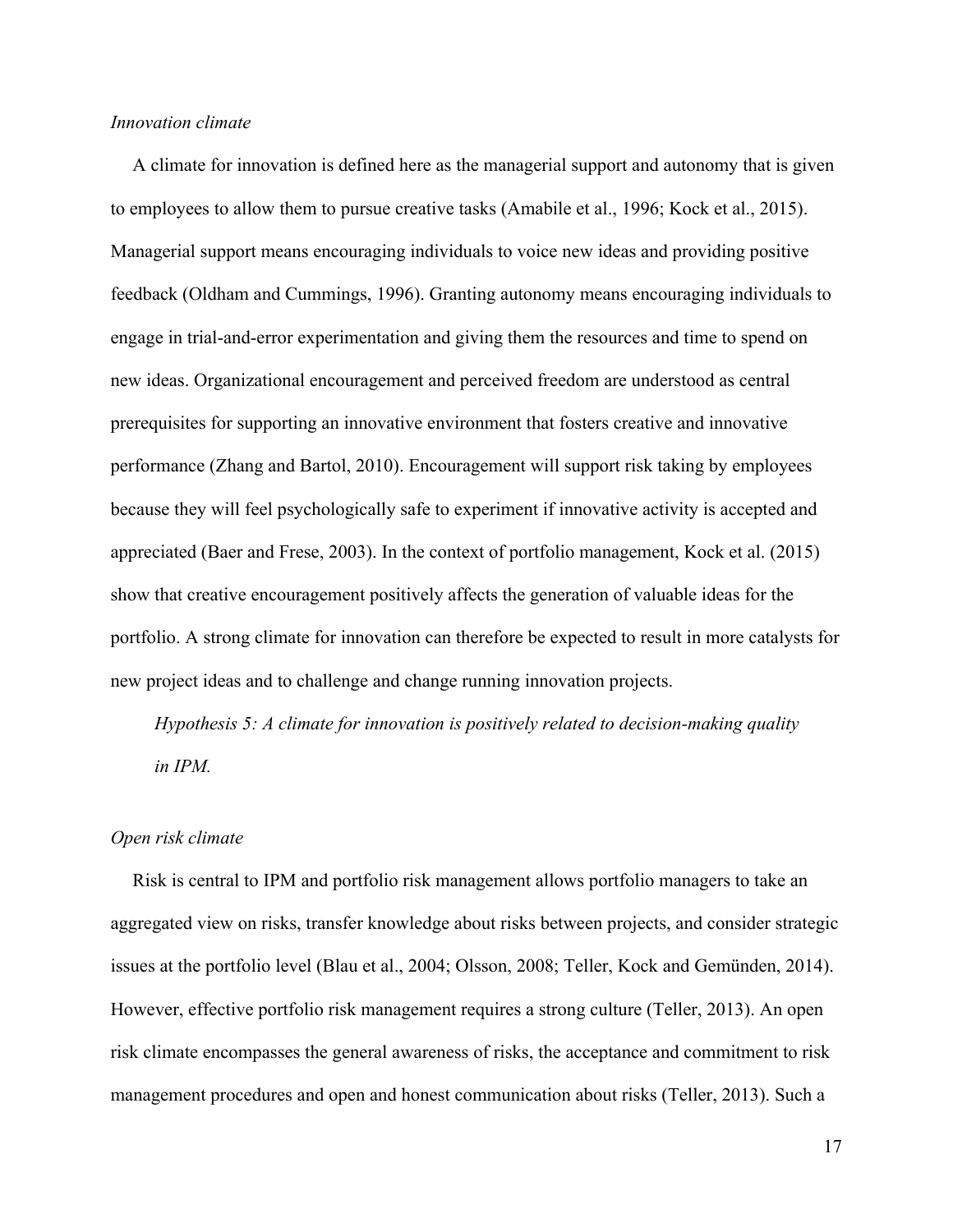climate can sharpen stakeholders' awareness that projects are tainted with risks that need to be managed. The commitment of the portfolio manager and single NPD project managers to consistent risk management procedures increases trust, strengthens the sense of responsibility, and encourages problem solving and innovative solutions. Managers who fear disclosing bad news, however, may deny the existence of risks or tend to downplay risks to an acceptable level to prevent the potential termination of a project.

Previous empirical findings support the notion that a risk climate has a positive effect on decision-making quality. Teller and Kock (2013: 20) empirically find that a risk culture is the strongest predictor of risk transparency, i.e., "the capability to identify the major risks, recognize the risk sources as well as detect cross-portfolio risks due to interdependencies within the project portfolio." Risk transparency allows managers to realize potential issues, understand the feasible impact of potential events on business objectives, make realistic assumptions, and recognize and understand interdependencies (Teller, 2013). As these aspects in turn will lead to better decisionmaking, we posit the following:

*Hypothesis 6: An open risk climate is positively related to decision-making quality in IPM.*

#### *Moderating effects of environmental turbulence*

Agility is only necessary given a certain degree of turbulence, which is mainly triggered by market and technology changes and/or uncertainty (Dess and Beard, 1984). Consistent with the understanding of IPM as a dynamic capability (Petit, 2012), the strategic, organizational and cultural antecedents of decision-making quality are likely to be affected by the extent of turbulence in the firm's environment.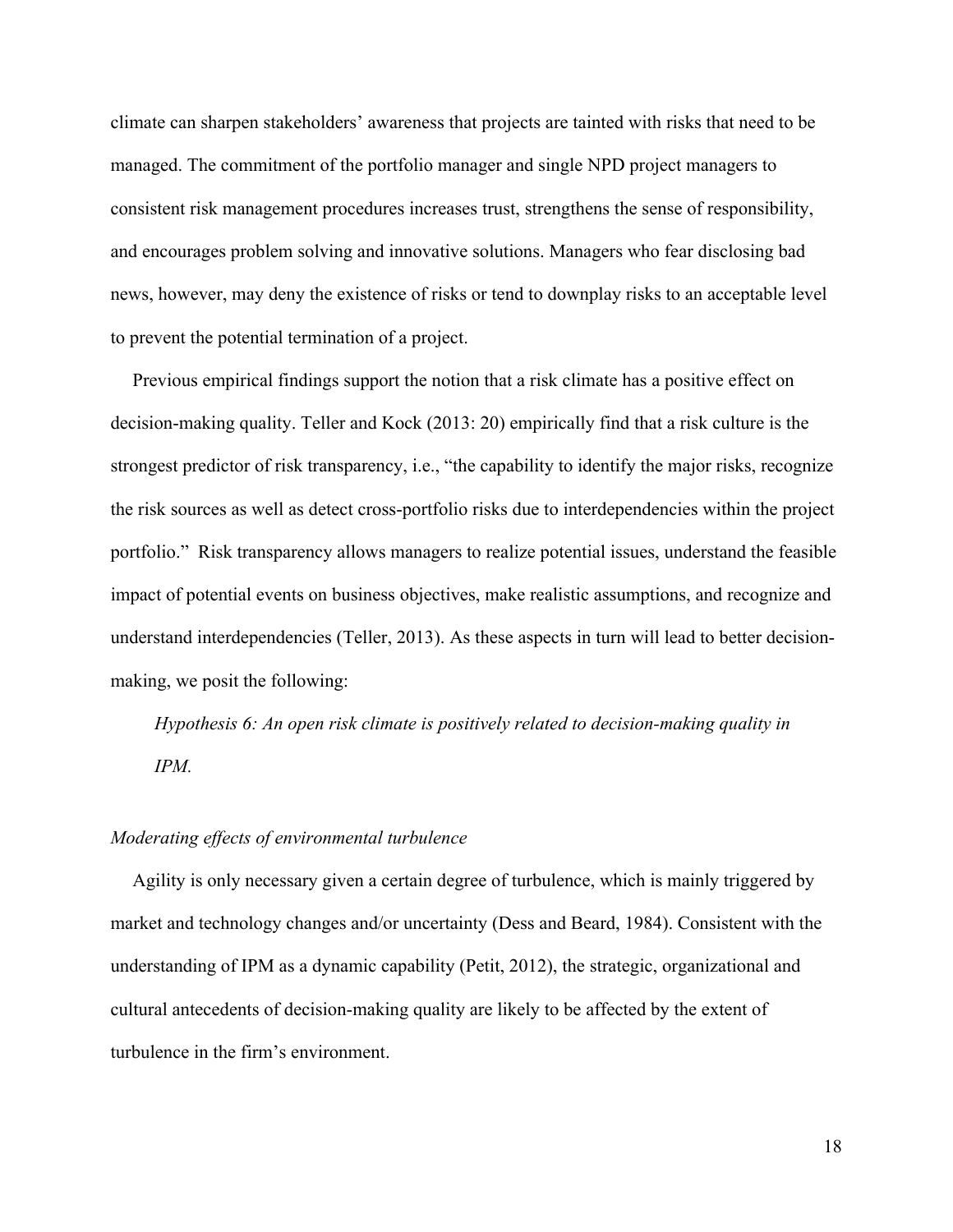A clear innovation strategy will become more important in turbulent environments, as it provides a higher-level orientation in the form of boundary conditions for idea search (Kock et al., 2015; Spanjol et al., 2012). Making transparent, comprehensive and rigorous portfolio decisions under high external turbulence is difficult, because reliable information on market requirements and technological feasibility is highly uncertain and ambiguous. Although the longevity of an innovation strategy will be shorter in turbulent environments, clearly formulated objectives will provide the necessary guidance and priorities so that decision-makers will stay consistent.

*Hypothesis 7a: Environmental turbulence positively moderates the influence of strategic clarity on decision-making quality.*

Process formality is likely to become less important for effective decision making when turbulence is high. As argued above, process formalization has both positive and negative effects. The negative effects of increased bureaucracy and rigidity will be much stronger under high external turbulence. Formal evaluation processes are less flexible, and they require time and effort, which are disadvantageous features in turbulent environments (Sethi and Iqbal, 2008). We therefore argue that the positive effect of process formalization will be diminished the more volatile the firm environment is.

*Hypothesis 7b: Environmental turbulence negatively moderates the influence of process formality on decision-making quality.*

Conversely, the positive effects of controlling intensity are more likely to increase with turbulence. Despite the increased effort required by highly intensive and frequent monitoring, such monitoring is likely to detect deviations in a fast moving world. Qualitative research on portfolio management in highly turbulent environments also suggests that under these conditions the importance of controlling activities increases (Martinsuo, 2013; Petit, 2012).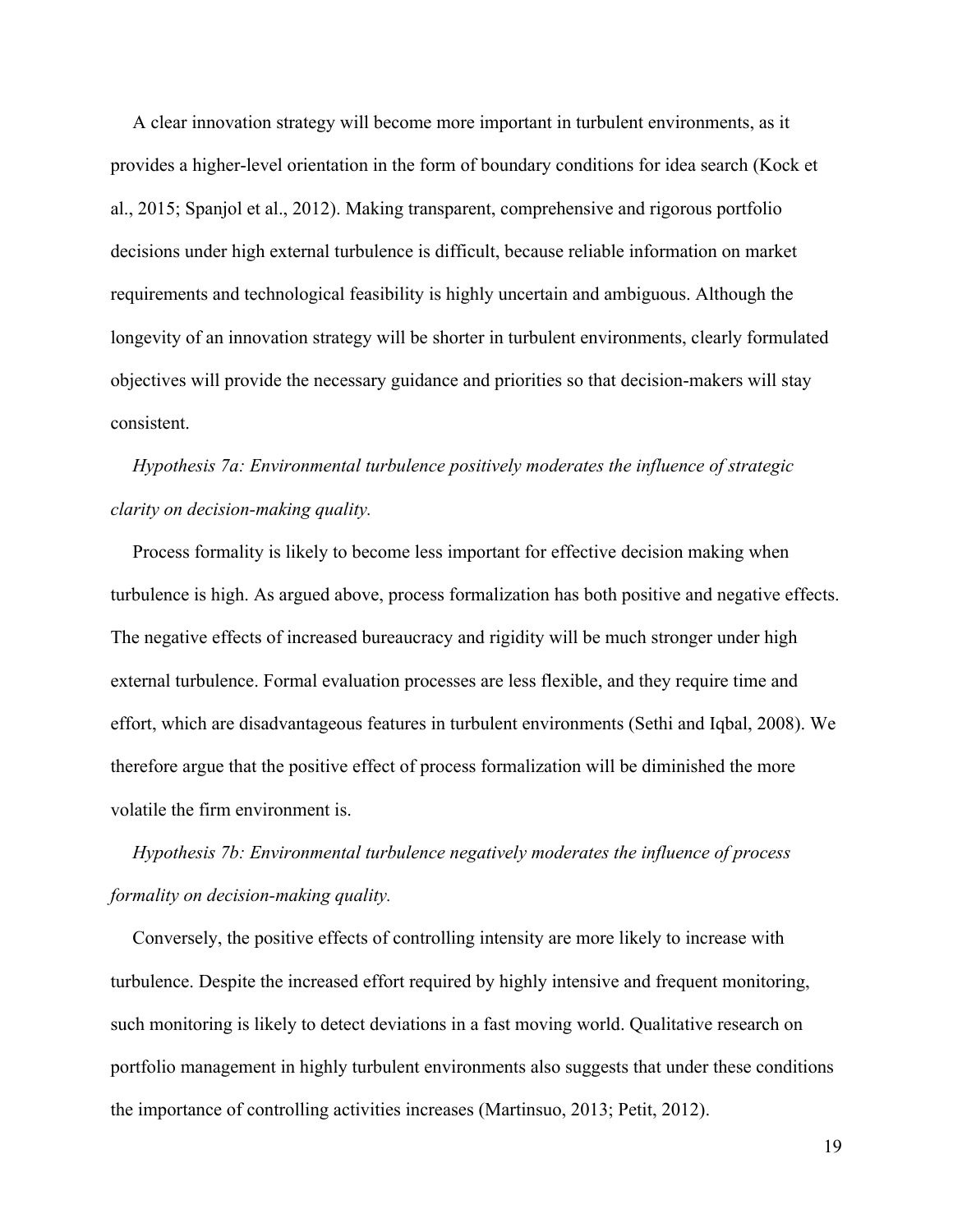*Hypothesis 7c: Environmental turbulence positively moderates the influence of controlling intensity on decision-making quality.*

Finally, under high technological and market turbulence the motivating elements of the IPM system (open risk climate and climate for innovation) can be argued to become more important. High turbulence will generally increase the number, severity and likelihood of risks affecting the portfolio (Floricel and Ibanescu, 2008; Petit, 2012), but will also increase the potential for innovation opportunities. Consequently, it becomes more important that NPD project managers and team members actively communicate potential risks and that they are encouraged to voice suggestions for improvements or new opportunities (Kock et al., 2015). We therefore expect the effects of an open risk climate and a climate for innovation to become stronger when turbulence is high.

*Hypothesis 7d: Environmental turbulence positively moderates the influence of an open risk climate on decision-making quality.*

*Hypothesis 7e: Environmental turbulence positively moderates the influence of a climate for innovation on decision-making quality.*

#### **Method**

#### *Data collection and sample*

The framework of hypotheses is tested on a cross-industry sample of German firms with the innovation portfolio of the business unit as the unit of analysis. For each firm, two informants of different management levels were contacted. The senior management informant had decision authority over the innovation portfolio regarding initiation, prioritization, and termination of projects. These informants had titles such as CEO, Head of Business Unit, and Head of R&D. The middle management informant had a good overview of the portfolio and the management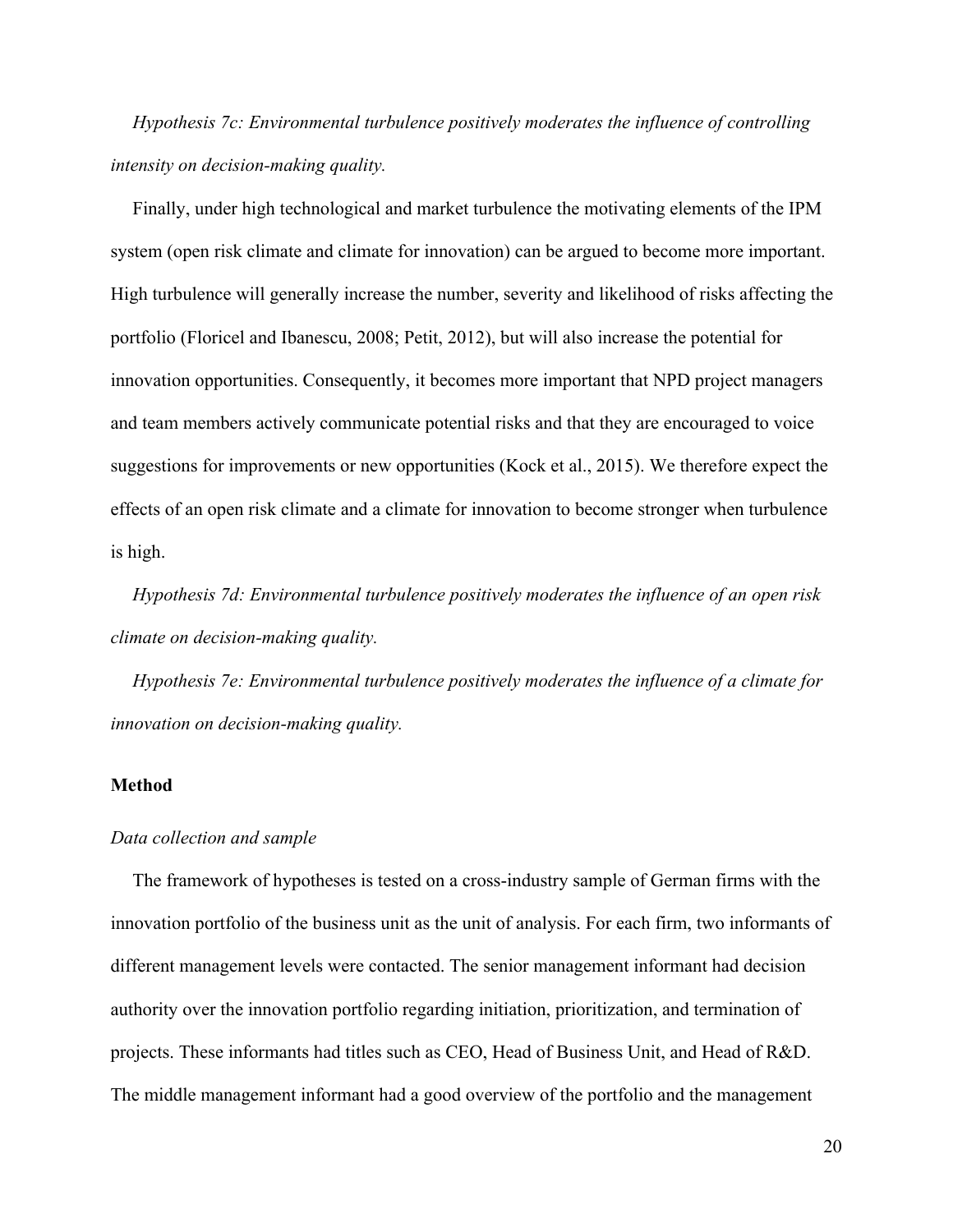processes used in the firm. These informants typically had titles such as department manager, portfolio manager, or innovation manager. By contacting two informants in each firm, differing perspectives were obtained within the hierarchy of the firm on the practices, competencies, and consequences seen in portfolio management. Furthermore, this approach reduced common method bias, as the senior manager assessed the dependent and moderator variables, while the middle manager assessed the other variables.

Medium-sized and large German firms from different industries were contacted explaining the study and requesting participation. After the mailing, follow-up phone calls were made to identify the correct informants and to register for the study. 466 of 1017 contacted firms responded with interest and thus received an e-mail with a letter explaining the multi-informant design and the questionnaires with an introduction describing the terms and definitions. Again, follow-up phone calls ensured increased participation. To provide an incentive, participants were promised an individualized report and an invitation to a practitioner conference, where the study results were presented and participants could network with one another. 189 senior manager questionnaires and 195 middle manager questionnaires were returned from 200 firms, resulting in 184 matched dyads with data from both types of informants. Some questionnaires had missing data; thus, the final sample comprised 179 firms (response rate 18%). No significant differences between the first 25% and the last 25% of responding firms were found in any variable used in this study ( $p > 0.05$ ), so response bias most likely did not affect the results. Table 1 shows some characteristics of the sample firms and their innovation portfolios. The firms were from diverse industries and reflective of a reasonable spread according to size (employees and revenue).

> Insert Table 1 about here --------------------------------

--------------------------------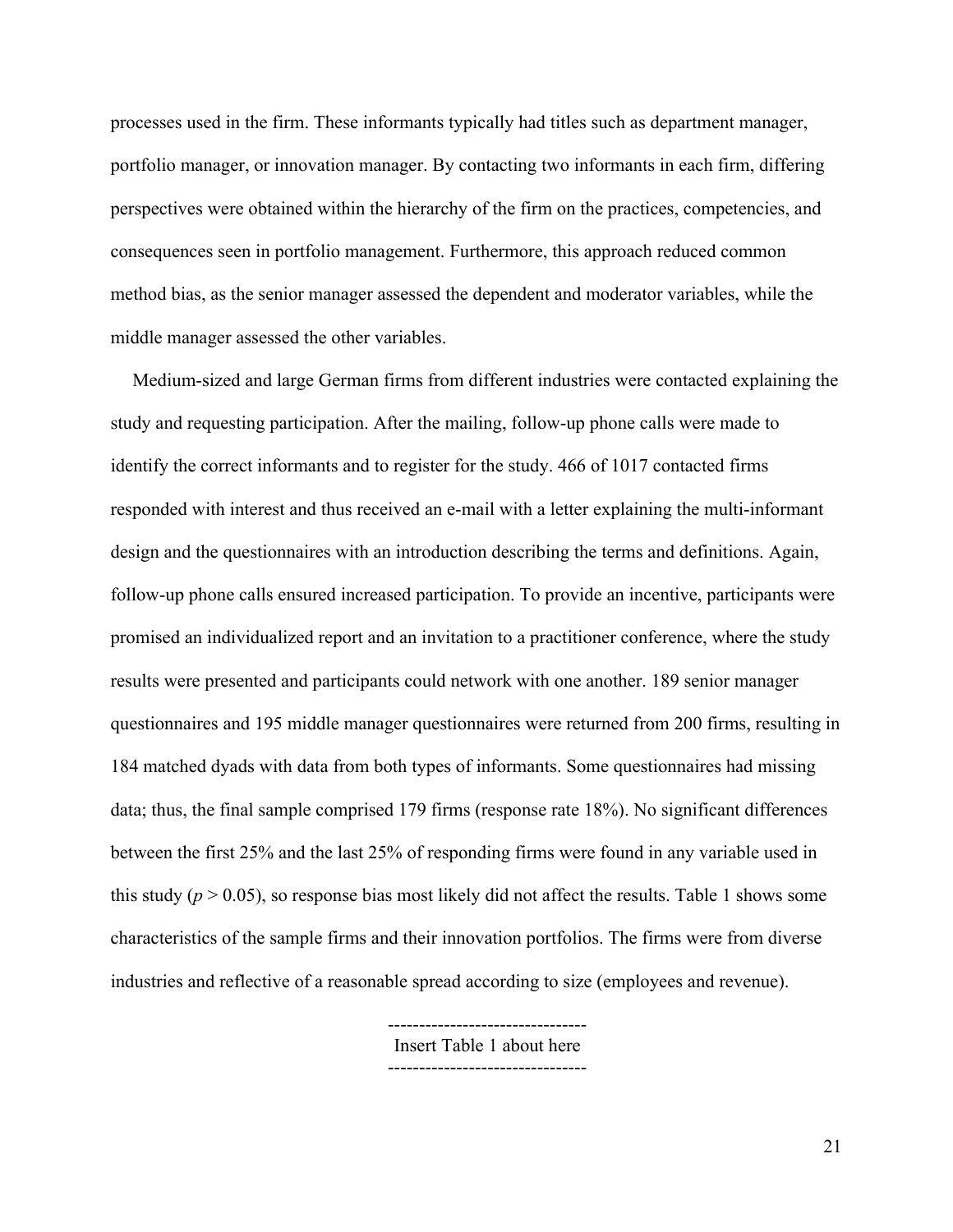#### *Measurement*

The constructs used relied on existing scales taken from the literature when available, or they were adapted from previous conceptual work. All scales were pretested with 12 representatives from academia and industry to assure the face validity of constructs, improve item wording, and remove ambiguity. All measures used seven-point Likert scales  $(1 = "strongly disagree" to 7$ "strongly agree") unless stated otherwise. The Appendix shows the exact item wordings for each construct.

*Dependent variable.* Agility describes the extent to which a firm is able to change and adapt its portfolio to changing conditions. Four items were developed to capture agility and were assessed by both the middle and the senior manager. Both assessments correlated highly  $(r = .60, p < .00)$ , giving confidence in the measure. However, only the rating of the senior manager was used in the model. Furthermore, agility was significantly related to dimensions of portfolio management performance, such as strategic fit ( $r = .52$ ,  $p < .00$ ), portfolio balance  $(r = .36, p < .00)$ , and the average economic value of all projects in the portfolio  $(r = .38, p < .00)$ , as well as overall business unit success ( $r = .35$ ,  $p < .00$ ). These results are comparable to findings from previous research on the consequences of agility in IPM (Kester et al., 2014) and thus confirm the criterion validity of the construct. Even more importantly, these relationships show the performance relevance of IPM agility.

*Mediator variable.* Decision-making quality is defined as the degree to which portfolio management decisions—such as initiation, (re)prioritization or even termination of projects—are made in a transparent, stable, comprehensible, and rigorous manner. Five items were developed based on conceptual ideas in previous literature on the rigor of portfolio decisions (Cooper et al., 2001) and project termination in portfolio management (Unger et al., 2012). Since senior managers were the decision makers and since they should not evaluate their own decisions, the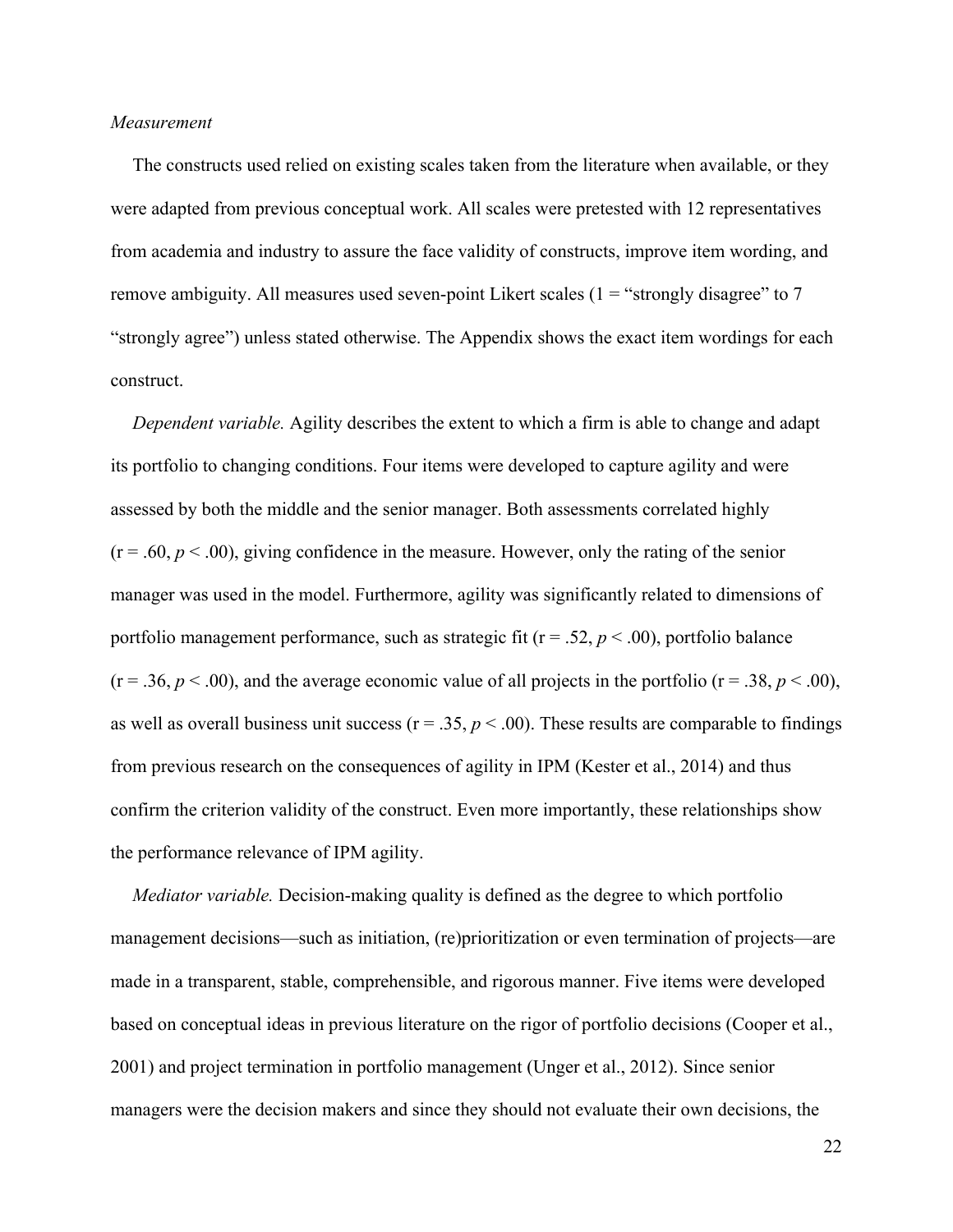middle managers were chosen to be informants for these items.

*Independent variables.* Strategic clarity was measured using a three-item scale that assessed whether the firm had a comprehensible and well communicated strategy. The items were based on a related scale developed by Bates et al. (1995). Process formality captured the extent to which the portfolio management process was clearly defined and specified. The items were taken from previous research (Teller et al., 2012). Controlling intensity measured the frequency and diligence of portfolio monitoring along three items. Risk climate was measured using three items taken from Teller and Kock (2013) to assess the extent of open risk communication and organizational commitment to risk management. Innovation climate was measured using three items taken from Kock et al. (2015) to assess whether the organization gives employees sufficient autonomy and psychological safety to engage in innovative activity. All independent variables were assessed by the middle managers.

*Moderator and control variables*. Environmental turbulence captured the degree of market and technology change in the industry using six items from Sethi and Iqbal (2008). The senior manager assessed these items. The model furthermore controlls for portfolio size and innovativeness as important portfolio characteristics that might affect decision-making quality as well as agility. Previous research on portfolio management has identified that the size of the portfolio might affect portfolio management processes and outcomes (Beringer et al., 2013; Jonas et al., 2013; Kock et al., 2015; Teller and Kock, 2013; Teller et al., 2012). Portfolio budget was therefore introduced as a control, which was measured as the natural logarithm of the annual overall portfolio budget in million Euros. Similarly, portfolio innovativeness has been identified as an important influence factor in IPM (Schultz, Salomo and Talke, 2013b; Spieth and Lerch, 2014; Talke et al., 2011). Portfolio innovativeness was measured as the percentage (from 0 to 1=100%) of innovation projects that were completely new to the company. The middle manager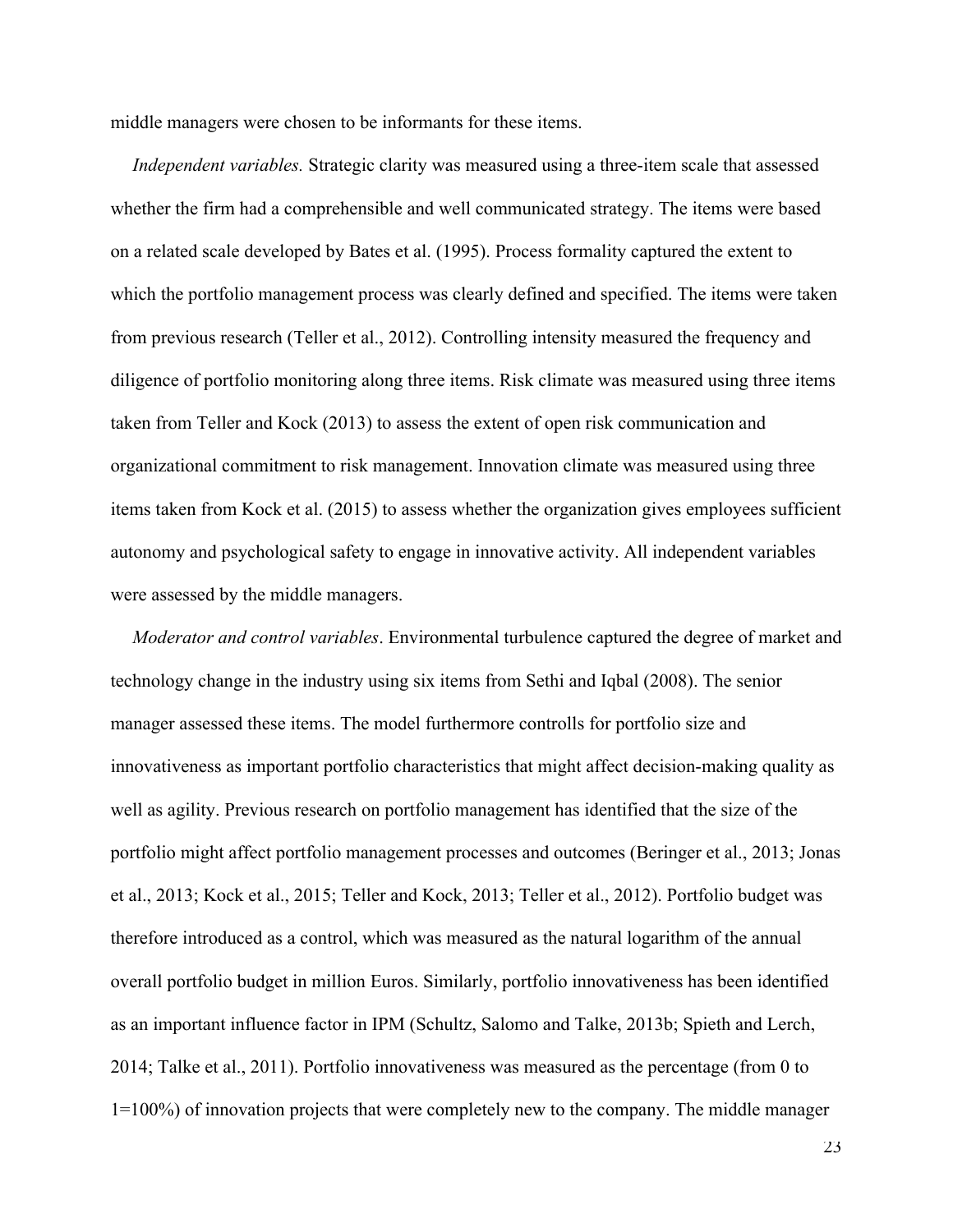assessed control variables.

-------------------------------- Insert Table 2 about here --------------------------------

#### *Measurement assessment*

Table 2 shows descriptive statistics and correlations of all variables used in the analysis. As shown, Cronbach's alpha for all variables was above .7. A confirmatory factory analysis (CFA) was performed with all latent variables. The average variance extracted and composite reliability showed values above .5 and .7, respectively. Overall, the measures showed an acceptable reliability and validity according to the standards proposed by Bagozzi and Yi (1988). Furthermore, discriminant validity was tested by examining the square root of the average variance extracted for each construct. Table 2 shows that all the values are greater than the respective correlations with other constructs, supporting sufficient discriminant validity (Fornell and Larcker, 1981). According to the criteria defined by Hu and Bentler (1998) the measurement model also achieved an acceptable overall fit  $(\chi^2[230] = 413.00; CFI = .91; RMSEA = .067;$  $SRMR = .066$ . These results indicate that the overall measurement model is satisfactory and that subsequent analysis with structural equation modeling is adequate. Although two informants were used, many of the associations are potentially subject to common method bias. Harman's single-factor test was conducted using a CFA with all items loading on a single factor (Podsakoff et al., 2003). This model had an extremely poor fit  $(\chi^2[252] = 1575.32)$ ; CFI = .38; RMSEA = .171; SRMR = .135), which suggests that common method bias was not a threat to the validity of the results.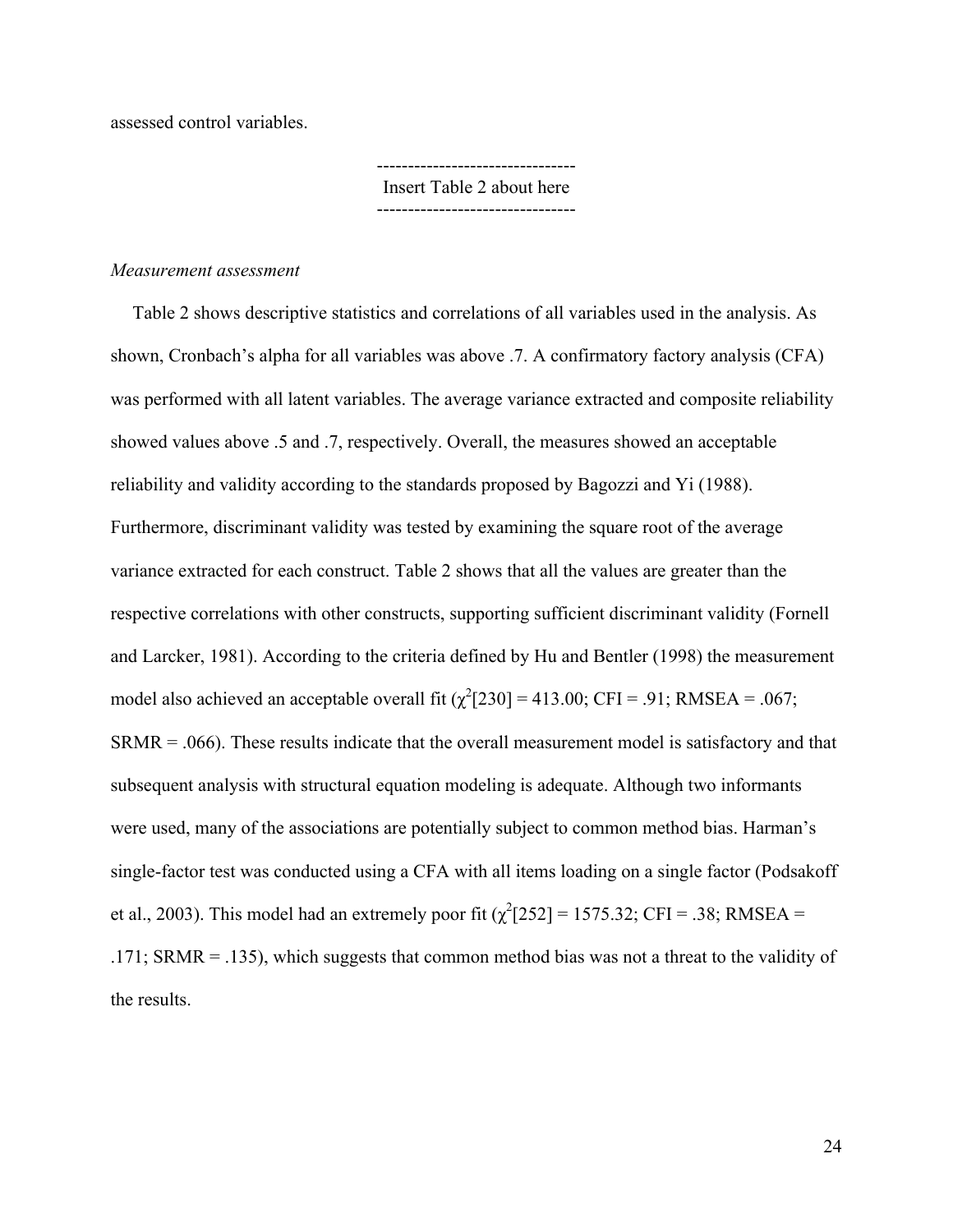#### **Results**

#### *Main effects*

Hypotheses were tested using structural equation modeling with STATA 13. The basic model excluding interaction terms but including control variables had an acceptable fit ( $\chi^2$ [269] = 465.32; CFI = .91; RMSEA = .064; SRMR = .065). The results of the hypothesis tests are depicted in figure 2.

> -------------------------------- Insert Figure 2 about here --------------------------------

Decision-making quality was positively and significantly related to agility  $(.41, p < .01)$ , supporting hypothesis 1. Hypothesis 2 suggested that decision-making quality was positively affected by strategic clarity. The results support this hypothesis by showing a significant path coefficient (.15,  $p < .05$ ). The effect of process formality, however, was much stronger (.46, *p* < .01), which is in line with hypothesis 3. Controlling intensity also had a positive and significant effect on decision-making quality  $(0.27, p \le 0.01)$ , supporting hypothesis 4. An innovation-friendly climate  $(.16, p < .05)$  and an open risk climate was instrumental to better decision-making quality  $(.19, p < .05)$ , supporting hypotheses 5 and 6. A model with direct paths from all independent variables to agility was also tested. Since all paths were nonsignificant, they were eliminated to make the model more parsimonious. This finding also supports the main premise of the model, namely, that decision-making quality acts as the central mediating factor.

#### *Moderating effects*

To test the proposed moderation effects with turbulence, a separate model using latent interactions was estimated (Marsh, Wen and Hau, 2004; Marsh et al., 2007). The indicators of both interacting constructs were mean-centered and moderation indicators for each model were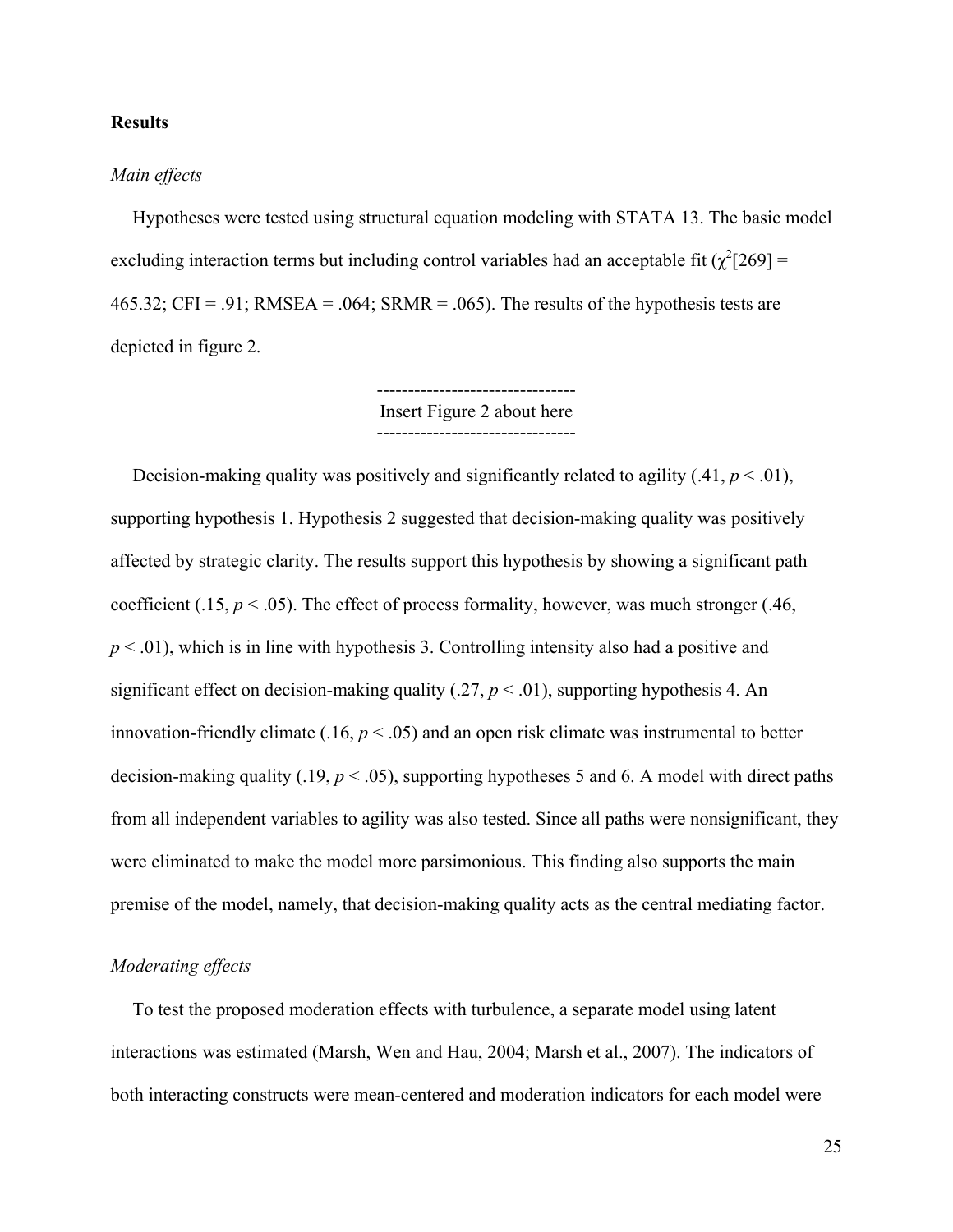created by multiplying matched pairs of indicators from each construct (Marsh et al., 2004). This new interaction construct was added to the main effects of the independent and moderator constructs. In contrast to moderated hierarchical regression analysis, this procedure allows to test interactions and simultaneously account for measurement error, which should lead to better results.

The direct effect of turbulence on decision-making quality was included—but not significant in every interaction model. Regarding strategic clarity, the interaction effect was in the predicted positive direction, but not strong enough to reach the required significance level  $(.10, p > .05)$ . Strategic clarity therefore is not more important for better decision-making processes in more turbulent environments. The positive effect of process formality on decision-making quality decreased with increasing environmental turbulence  $(-.13, p < .05)$ , which supports hypothesis 7b. The interaction between turbulence and controlling intensity was significantly positive (.14,  $p < .05$ ), as predicted by hypothesis 7c. Thus, intensive portfolio control is more strongly connected to better decision-making quality in more turbulent environments than in less turbulent environments. In line with hypothesis 7d, an innovation climate was more strongly connected to decision-making quality under conditions of high turbulence  $(.14, p < .05)$ . Contrary to hypothesis 7e, there was no significant interaction regarding risk climate (.04, *p* > .05). Thus, apparently, an open risk climate is important for decision-making quality independent of turbulence.

#### **Discussion**

This study aimed to elucidate how firms' IPM can increase decision-making quality and become more responsive to external changes. Decision-making quality and ultimately agility are suggested to be mainly affected by coordinating and motivating components of IPM that increase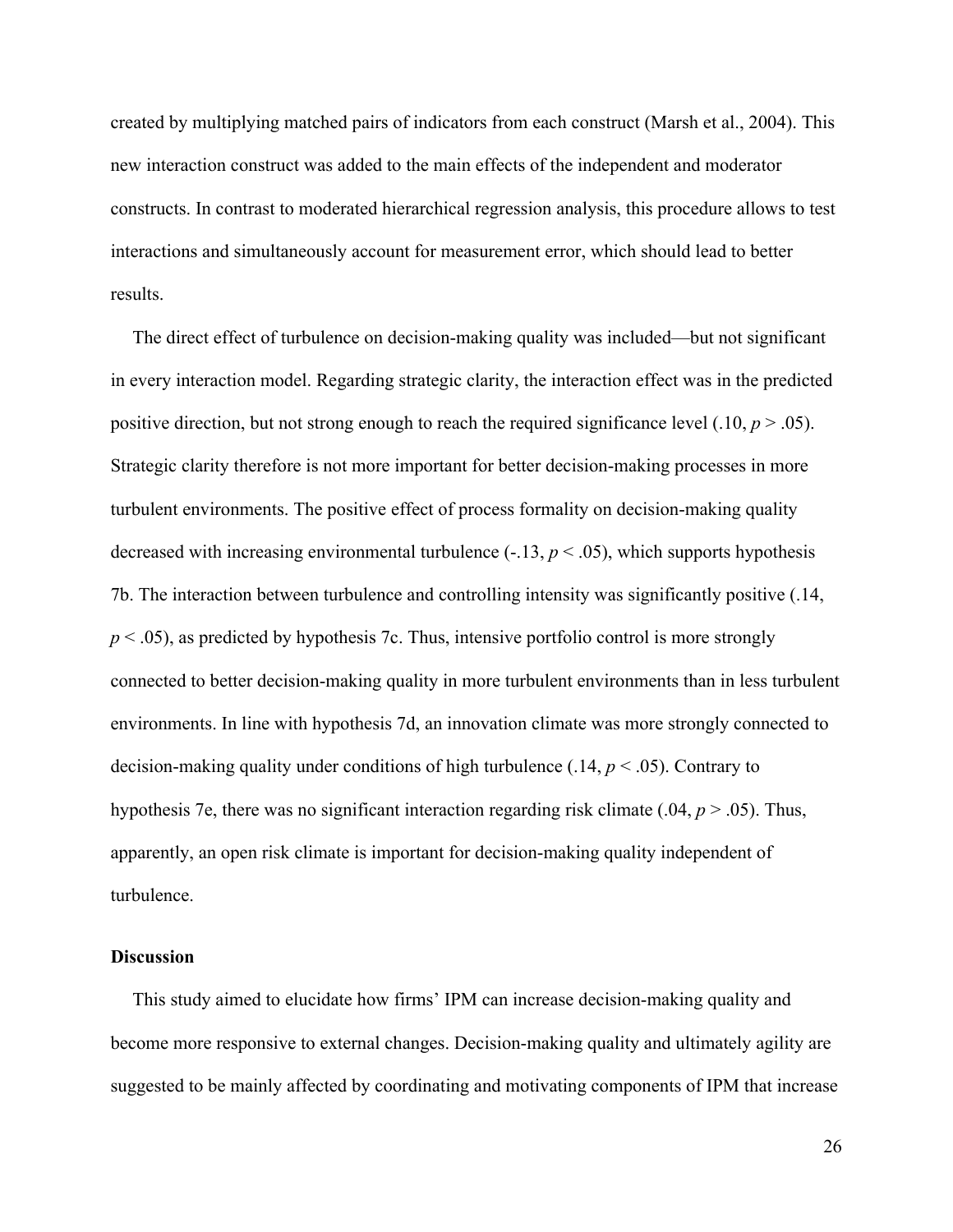strategic and operational transparency as well as provide motivation for employees to voice opportunities or threats.

The empirical analysis confirms that decision-making quality fully mediates the influence of the five organizational antecedents on agility. Process formality has the strongest influence on decision-making quality, followed by controlling intensity. Strategic clarity and the two organizational climate variables possess a smaller influence. The identified moderation effects qualify this picture, because with increasing environmental turbulence the influence of process formality decreases, whereas the influence of controlling intensity and innovation climate increases. But the central tendency remains that the two organizational components promoting operational clarity (process formality and controlling intensity) explain most of the variance. Thus, coping with salient resource allocation and prioritization problems appears to be the major challenge in innovation portfolio decision-making. However, more distal consequences of the decisions also matter, because strategic clarity, innovation climate, and risk climate explain additional variance in decision-making quality. Decision-makers with a high decision quality also lay stress on implementing strategic goals, pursuing upcoming opportunities for additional innovative ideas, and avoiding risks. The study also finds that decision-makers, who demonstrate a higher decision-making quality, adapt their innovation portfolios more quickly to changing situations. Making better founded decisions does not imply that decision-makers need more time to make their decisions, because they have developed better coordination systems which make them more agile and they also appear to foster innovation and risk climates that motivate people to deliver more and higher quality information.

Some hypotheses could not be supported and deserve further discussion. The non-significant moderation effect of strategic clarity can be explained by the fact that we explicitly asked for the clarity of *long-term* goals and competitive strategy, and they are less strongly influenced by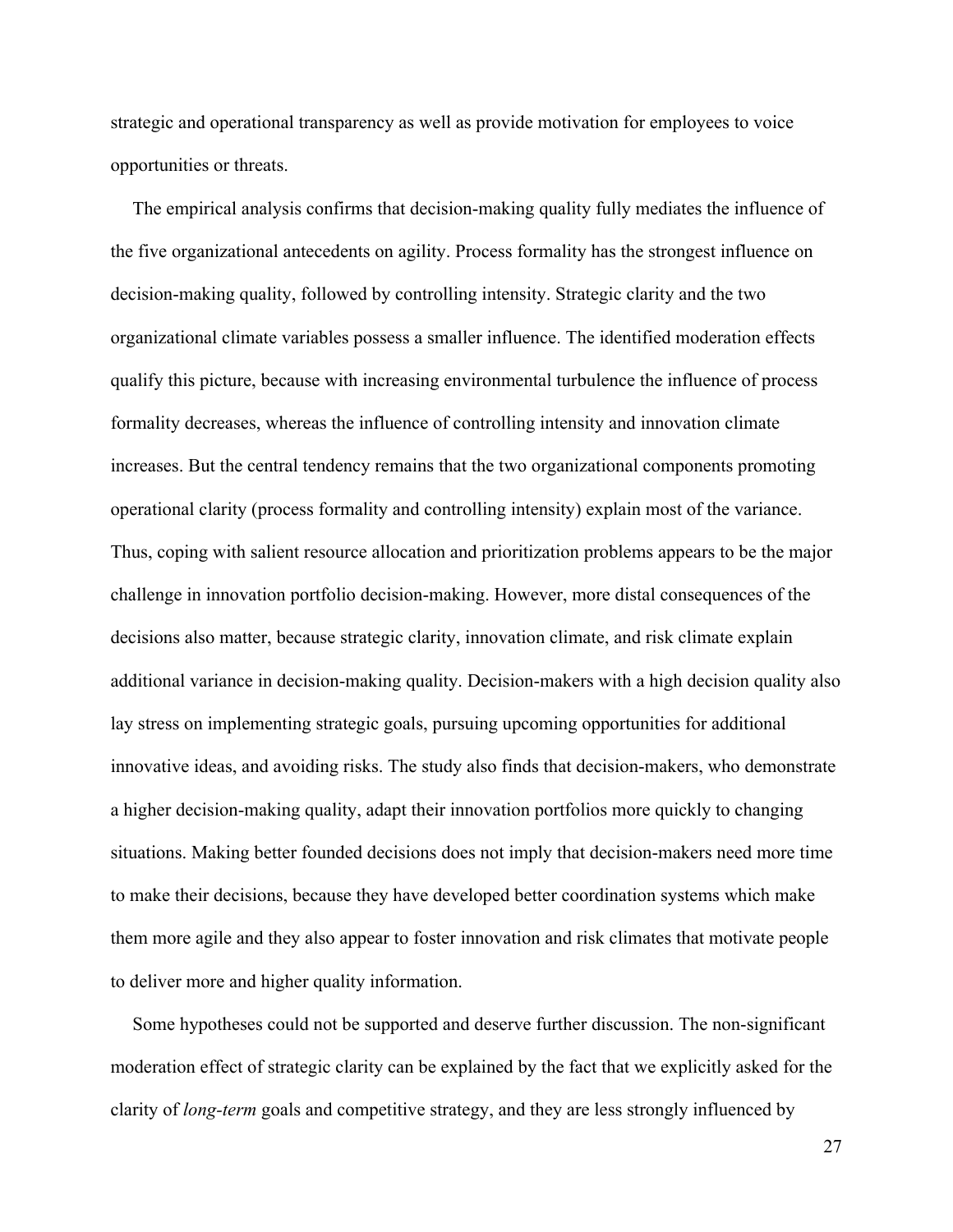short-term turbulences. Another explanation might be that increasing turbulence may erode the validity of the strategic premises and that the strategy may favor existing customers and technologies, which become irrelevant after turbulent events (Christensen and Bower, 1996).

Furthermore, environmental turbulence increases the importance of a climate for innovation for decision-making quality but not the importance of an open risk climate. An explanation might be that new opportunities *and* threats both stimulate the search for innovative solutions and the willingness to use them—and that both types of environmental changes lead to more innovative adaptions, when they meet an organizational culture that fosters innovations. An open risk culture will only get activated if additional *threats* are discovered—and even in this case, it is possible that the portfolio remains unchanged—it may be sufficient to secure claims and exert them.

#### *Implications for research*

The current study contributes to our understanding of IPM and IPM decision-making in several ways. First, most studies analyze the impact of IPM management variables in combination with internal and external factors on IPM success or business success (de Brentani et al., 2010; Killen et al., 2008; Teller and Kock, 2013; Teller et al., 2012; Voss and Kock, 2013). Comparatively few quantitative studies investigate the influence of managerial decision-making behavior on IPM success or business success (noteworthy exceptions are Jonas et al., 2013; Kester et al., 2014; McNally et al., 2013; Unger et al., 2012). However, these studies have not yet developed an understanding of organizational antecedents of decision-making quality and agility. The central concern of this study was therefore to understand how organizational components of an IPM system—that can be influenced by management—increase decision-making quality and eventually agility. To the best of our knowledge, this is the first large-scale empirical study on antecedents to agility in IPM. This study therefore complements prior research on the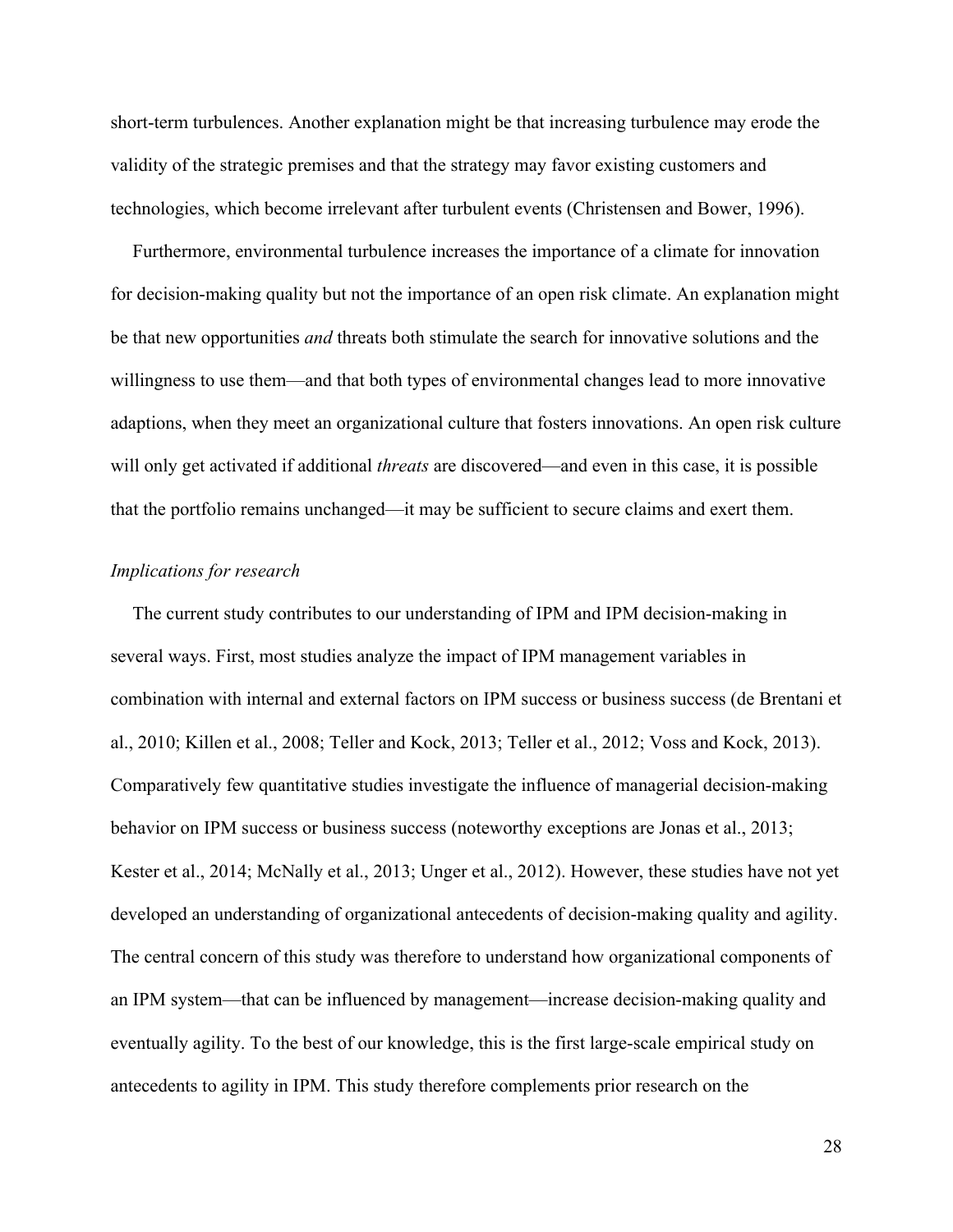performance consequences of agility in IPM (Kester et al., 2014) in that it sheds light on the organizational features of IPM that enable better agility.

Second, the study follows the call of Martinsuo (2013) and extends prior research on the role of IPM in turbulent environments. Previous research explicitly considered IPM to be a dynamic capability (Floricel and Ibanescu, 2008; Petit, 2012) in that it reorchestrates organizational resources and enables firms to respond to environmental changes (Teece, 2007). However, only few studies have actually investigated how far environmental dynamics affect IPM processes. The qualitative case study of Petit (2012) highlights the importance of coping with turbulence in IPM and Floricel and Ibanescu (2008) show that firms adopt different IPM practices under higher turbulence. However, no previous study investigated, which IPM practices are more beneficial under high turbulence. The present study is the first to analyze which organizational antecedents become more or less important for IPM decision-making quality with increasing environmental turbulence. In particular, controlling intensity and a climate for innovation become more relevant for effective decision making when turbulence is high. This result quantitatively confirms the qualitative findings of Petit (2012). On the other hand, the positive effects of process formality decrease with rising turbulence. This result complements the findings of Sethi and Iqbal (2008), who found that project inflexibility through overly rigid rules enables learning failure in stagegate systems. The opposing interaction effects of formalization and controlling intensity lead us to the conclusion that under high turbulence managers should not over-specify processes, but enable more frequent controlling cycles, which provide more current information and a more solid foundation for required changes.

The findings can also be interpreted through a dynamic capability lens. Teece (2007) differentiates between sensing, seizing, and transforming capabilities that are needed to orchestrate and re-configure existing resources, in order to gain competitive advantages. This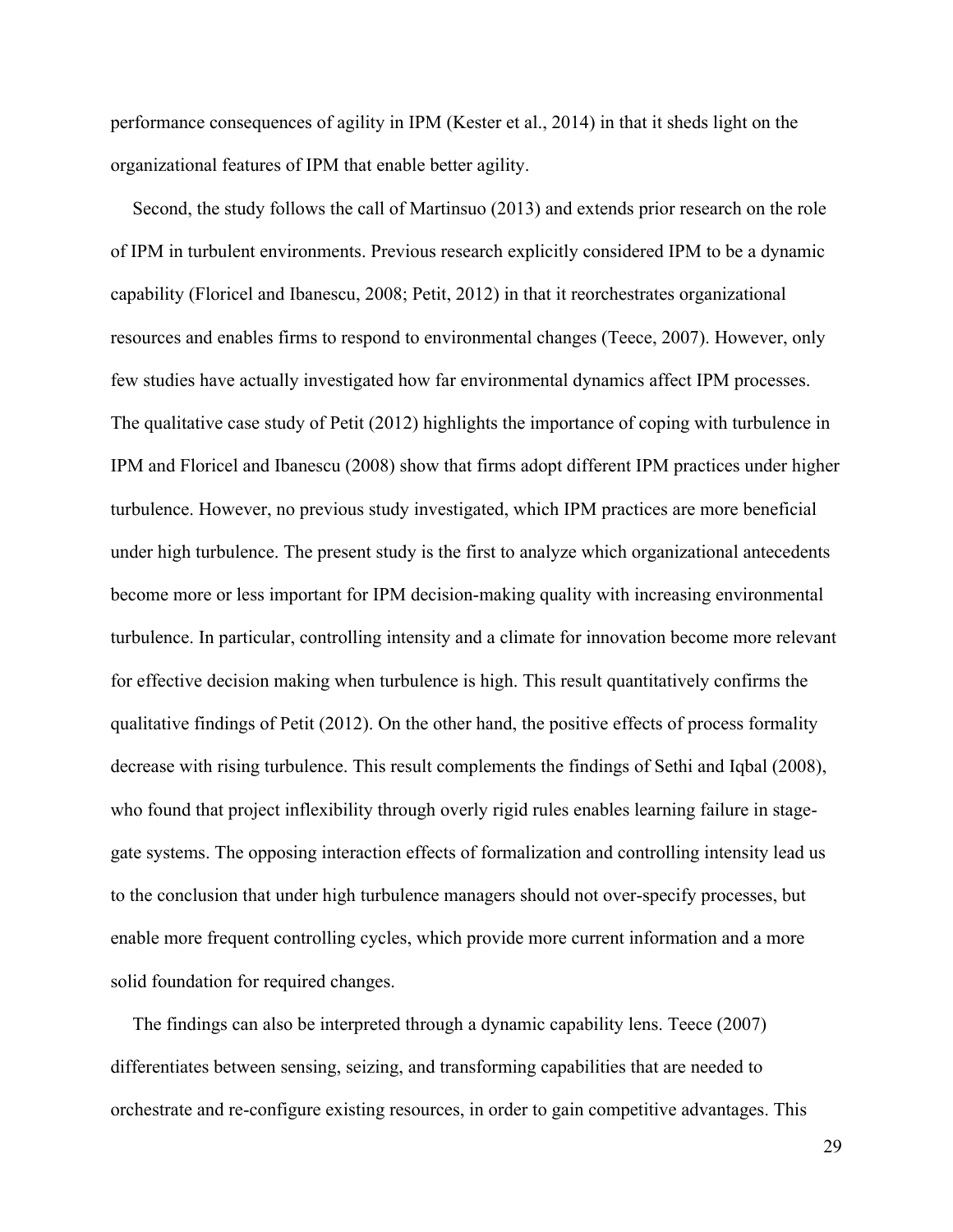study's model can be interpreted through this lens in that *"seizing"* represents the IPM decisions. In order to make good and timely decisions, decision-makers need to apply IPM practices to *sense* potential opportunities, and create action plans (i.e. projects) to pursue them. The decisionmakers need good information about opportunities and risks of these projects. A delivery of such information is supported by the five organizational IPM components. They reinforce the sensing function of an organization, which includes a systematic information processing. The *transformation* function comprises the implementation of the projects and the usage of their results. Thus, our model provides quantitative evidence on the nature of IPM as a dynamic capability that complements prior qualitative research in this area (Petit, 2012).

#### *Managerial implications*

The findings of this study enable portfolio managers to improve portfolio decision making and the overall agility of their firm by not only implementing formal and regular portfolio processes but also fostering an open risk climate in which project managers escalate problems sooner and an innovation climate in which employees can voice new ideas. In turbulent environments, formal portfolio processes become less important, and fostering an innovation climate becomes more important. However, continuous monitoring of the innovation portfolio also increases in importance for effective decision making under turbulent conditions. A conflict might arise when increasing portfolio controlling intensity while simultaneously fostering a climate of risk awareness and acceptance as well as a climate that encourages innovative efforts. These factors might be conflicting, and they would then have to be balanced carefully. However, previous research on ideation has shown that formal control and an encouraging climate are not necessarily at odds with each other and can even behave complementarily (Kock et al., 2015).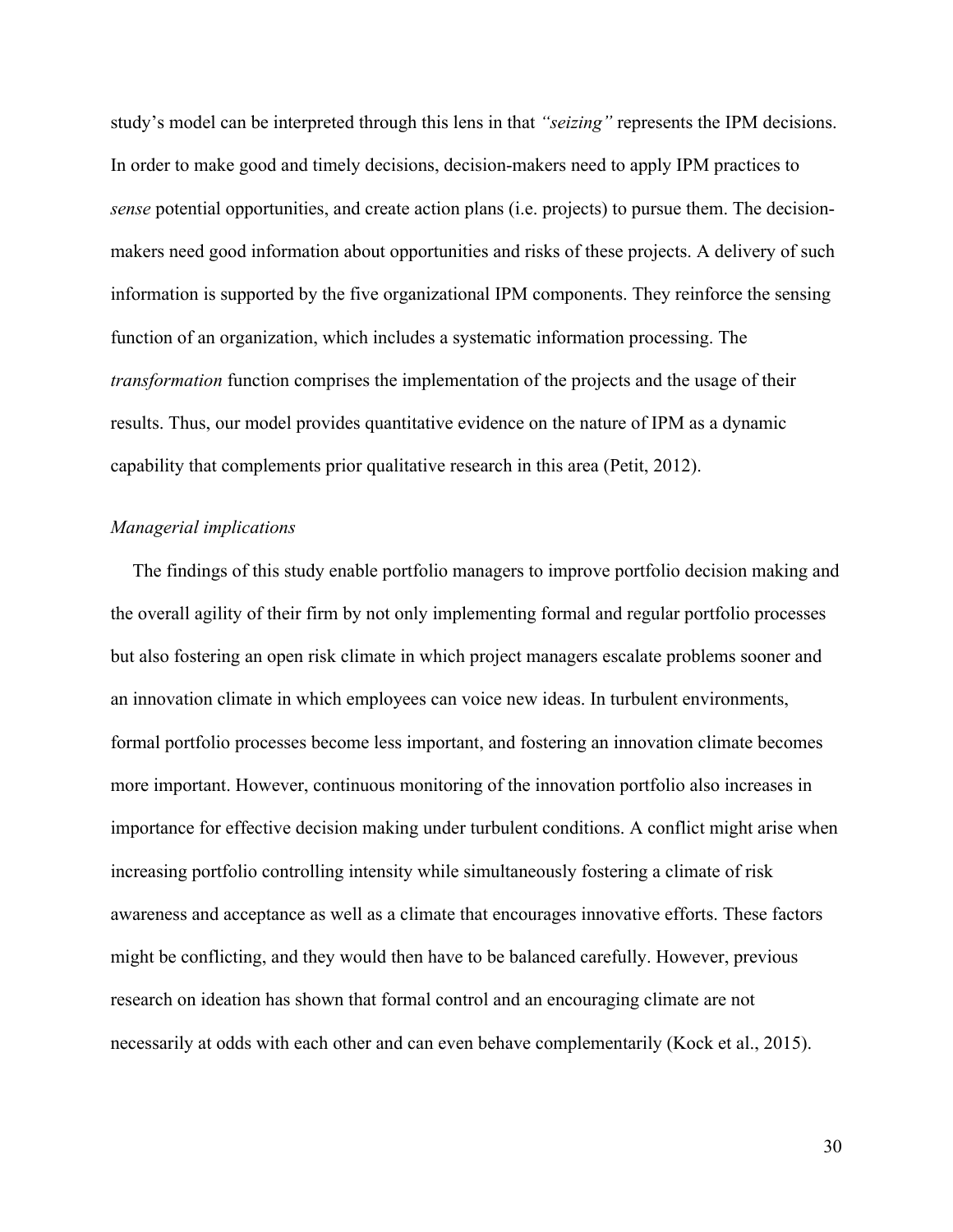#### *Avenues for future research*

As in every empirical study, some limitations must be taken into account when interpreting the results. First, a cross-sectional research design was used, which does not allow us to observe the actual changes within the portfolios over time. Portfolio dynamics should therefore ideally be investigated in a longitudinal study over several years. This poses a serious practical challenge, and such an investigation might not be feasible with such a large sample of firms. However, indepth qualitative case studies of several portfolios with differing degrees of environmental turbulence might further reveal how firms and their decision makers adapt their portfolio in response to environmental changes.

Second, this study concentrated on the characteristics of the decision-making process but not on the decision content. As conceptualized here, decision-making quality does not include an assessment of whether the decisions were actually correct. Future research could analyze specific decisions to investigate how they came to pass and their impact.

Third, this study investigated only linear and direct effects of antecedents to decision-making quality. It might be for example that coordinating and motivating components of the IPM system are conflicting or complementary. Interactions were analyzed in exploratory analyses with no significant effects. Nevertheless, investigating possible interactions of the observed antecedents could be another fruitful avenue for further research.

Finally, the empirical analysis concentrated on organizational components of IPM that increase strategic and operational transparency for better decision-making quality. Other important factors that could not be accounted for in this study might exist. For example, the findings of McNally et al. (2013) suggest that aspects of managers' disposition such as their leadership style, need for cognition or risk perceptions, affect their decision making. Future research could incorporate decision makers' personalities or decision-making styles and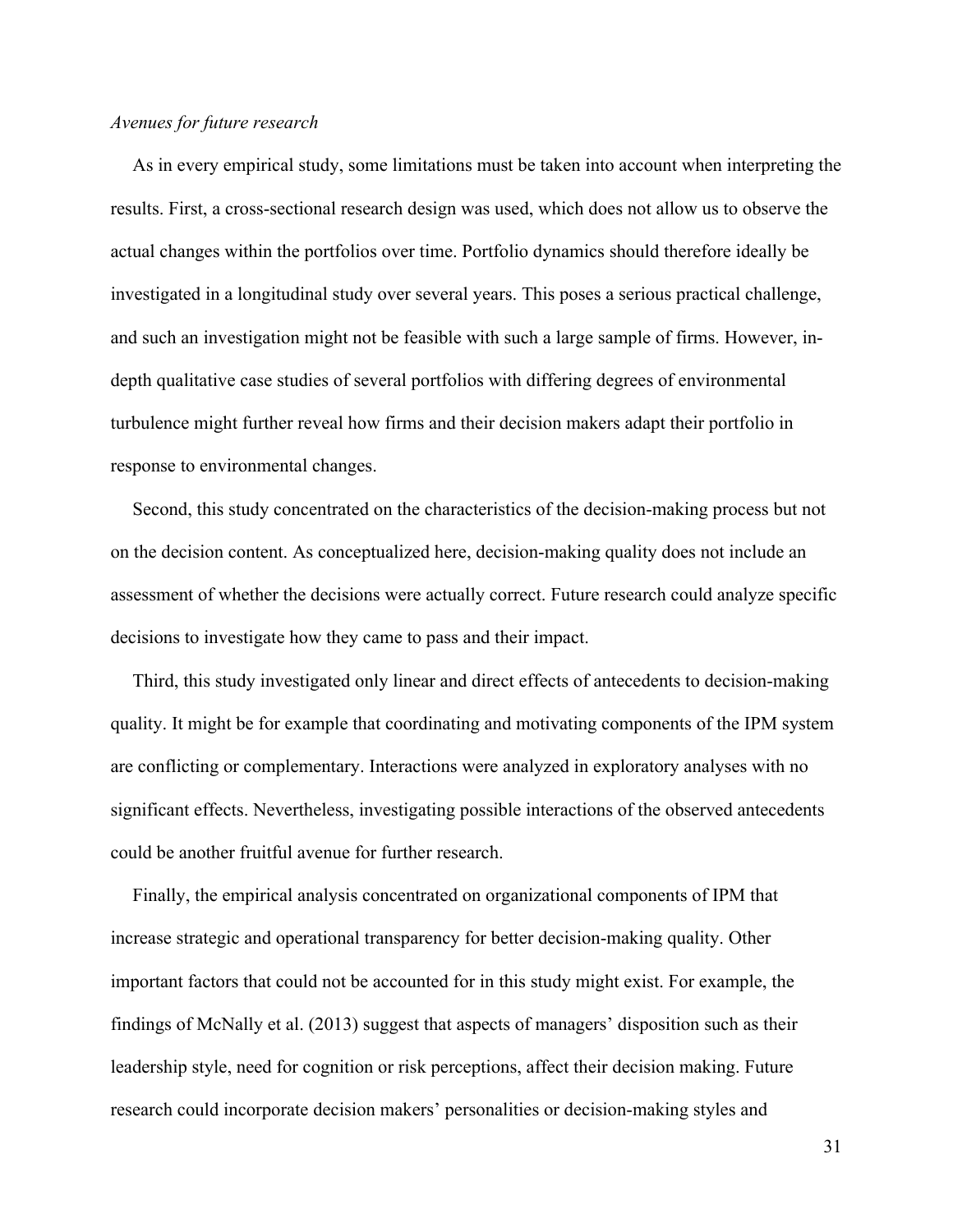investigate how these factors affect portfolio decision making in firms through field studies. Any such study, however, should consider that IPM decision making is collective, since portfolio decisions are rarely made by a single person. Previous experimental studies on IPM decision making could not consider this important characteristic (Behrens and Ernst, 2014; Behrens et al., 2014). It might be interesting to investigate the interactions of the stakeholders involved in the negotiation and enforcement of IPM decisions, or the consequences of centralized versus participative decision-making processes. Additionally, previous qualitative research suggests that IPM decisions are often the result of nonrational behavior (Christiansen and Varnes, 2008; Gutiérrez and Magnusson, 2014; Kester et al., 2011; Mosavi, 2014). Future research could address this issue in quantitative studies and examine, for example, under what circumstances intuitive approaches might be more favorable for effective decision making.

#### **References**

- Amabile, T. M., R. Conti, H. Coon, J. Lazenby, and M. Herron (1996). Assessing the work environment for creativity. *Academy of Management Journal* 39(5): 1154-1184.
- Baer, M., and M. Frese (2003). Innovation is not enough: Climates for initiative and psychological safety, process innovations, and firm performance. *Journal of Organizational Behavior* 24(1): 45–68.
- Bagozzi, R. P., and Y. Yi (1988). On the evaluation of structural equation models. *Journal of the Academy of Marketing Science* 16(1): 74-94.
- Bates, K. A., S. D. Amundson, R. G. Schroeder, and W. T. Morris (1995). The crucial interrelationship between manufacturing strategy and organizational culture. *Management Science* 41(10): 1565–1580.
- Behrens, J., and H. Ernst (2014). What keeps managers away from a losing course of action? Go/stop decisions in new product development: Go/stop decisions in new product development. *Journal of Product Innovation Management* 31(2): 361-374.
- Behrens, J., H. Ernst, and D. A. Shepherd (2014). The decision to exploit an r&d project: Divergent thinking across middle and senior managers. *Journal of Product Innovation Management* 31: 144-158.
- Beringer, C., D. Jonas, and A. Kock (2013). Behavior of internal stakeholders in project portfolio management and its impact on success. *International Journal of Project Management* 31(6): 830-846.
- Blau, G. E., J. F. Pekny, V. A. Varma, and P. R. Bunch (2004). Managing a portfolio of interdependent new product candidates in the pharmaceutical industry. *Journal of Product Innovation Management* 21: 227-245.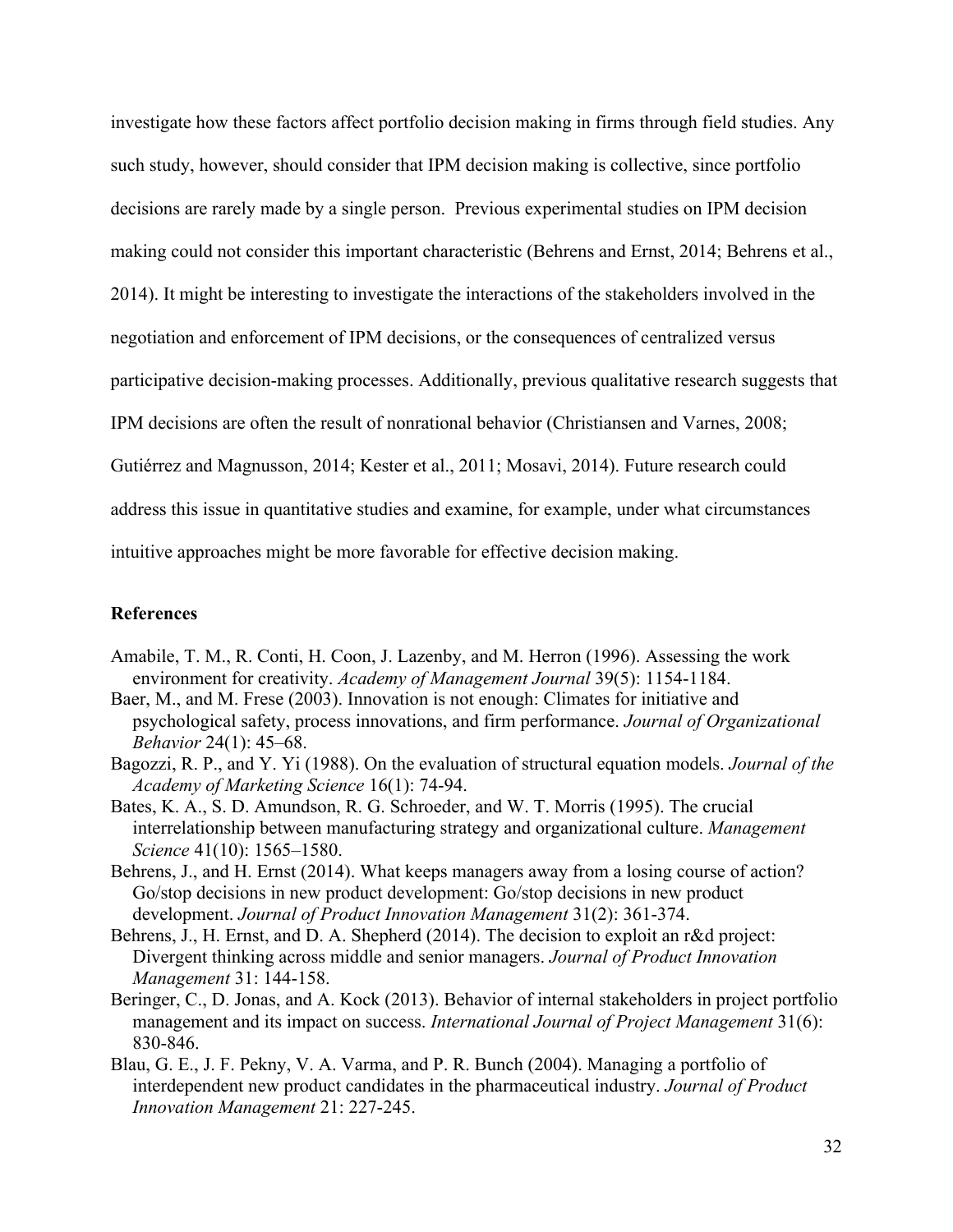- Christensen, C. M., and J. L. Bower (1996). Customer power, strategic investment, and the failure of leading firms. *Strategic Management Journal* 17(3): 197-218.
- Christiansen, J. K., and C. Varnes (2008). From models to practice: Decision making at portfolio meetings. *International Journal of Quality & Reliability Management* 25(1): 87–101.
- Cooper, R. G. (2008). Perspective: The stage-gate® idea-to-launch process-update, what's new, and nexgen systems. *Journal of Product Innovation Management* 25(3): 213-232.
- Cooper, R. G., S. J. Edgett, and E. J. Kleinschmidt (1999). New product portfolio management: Practices and performance. *Journal of Product Innovation Management* 16(4): 333–351.
- Cooper, R. G., S. J. Edgett, and E. J. Kleinschmidt (2001). *Portfolio management for new products*. Cambridge, MA: Perseus Pub.
- de Brentani, U., and E. J. Kleinschmidt (2015). The impact of company resources and capabilities on global new product program performance. *Project Management Journal* 46(1): 12-29.
- de Brentani, U., E. J. Kleinschmidt, and S. Salomo (2010). Success in global new product development: Impact of strategy and the behavioral environment of the firm. *Journal of Product Innovation Management* 27(2): 143-160.
- Dean, J. W., and M. P. Sharfman (1996). Does decision process matter? A study of strategic decision-making effectiveness. *Academy of Management Journal* 39(2): 368-392.
- Dess, G. G., and D. W. Beard (1984). Dimensions of organizational task environments. *Administrative Science Quarterly* 29(1): 52–73.
- Eisenhardt, K. M., and M. J. Zbaracki (1992). Strategic decision making. *Strategic Management Journal* 13: 17–37.
- Floricel, S., and M. Ibanescu (2008). Using R&D portfolio management to deal with dynamic risk. *R&D Management* 38(5): 452-467.
- Floyd, S. W., and B. Wooldridge (1992). Managing strategic consensus: The foundation of effective implementation. *Academy of Management Executive* 6(4): 27–39.
- Fornell, C., and D. F. Larcker (1981). Evaluating structural equation models with unobservable variables and measurement error. *Journal of Marketing Research* 18(1): 39-50.
- Gemünden, H. G., S. Salomo, and K. Hölzle (2007). Role models for radical innovations in times of open innovation. *Creativity and Innovation Management* 16(4): 408-421.
- Griffin, A., R. L. Price, M. M. Maloney, B. A. Vojak, and E. W. Sim (2009). Voices from the field: How exceptional electronic industrial innovators innovate. *Journal of Product Innovation Management* 26(2): 222-240.
- Gutiérrez, E., and M. Magnusson (2014). Dealing with legitimacy: A key challenge for project portfolio management decision makers. *International Journal of Project Management* 32(1): 30-39.
- Hu, L. T., and P. M. Bentler (1998). Fit indices in covariance structure modeling: Sensitivity to underparameterized model misspecification. *Psychological Methods* 3(4): 424-453.
- Jonas, D., A. Kock, and H. G. Gemünden (2013). Predicting project portfolio success by measuring management quality—a longitudinal study. *IEEE Transactions on Engineering Management* 60(2): 215-226.
- Kester, L., A. Griffin, E. J. Hultink, and K. Lauche (2011). Exploring portfolio decision-making processes. *Journal of Product Innovation Management* 28(5): 641-661.
- Kester, L., E. J. Hultink, and A. Griffin (2014). An empirical investigation of the antecedents and outcomes of NPD portfolio success. *Journal of Product Innovation Management* 31(6): 1199- 1213.
- Kester, L., E. J. Hultink, and K. Lauche (2009). Portfolio decision-making genres: A case study. *Journal of Engineering and Technology Management* 26(4): 327–341.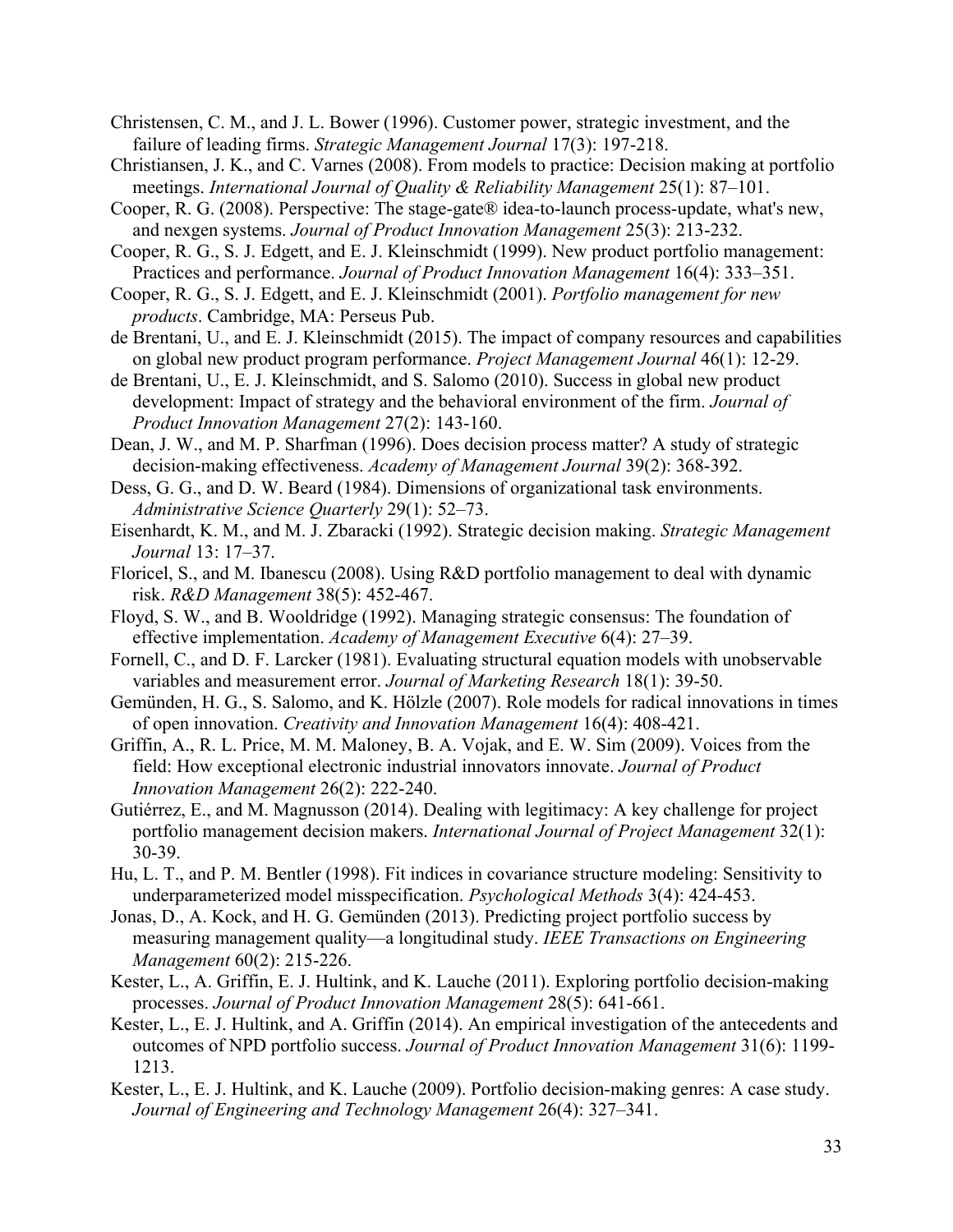- Killen, C. P., R. A. Hunt, and E. J. Kleinschmidt (2008). Project portfolio management for product innovation. *The International Journal of Quality & Reliability Management* 25(1): 24- 38.
- Kleinschmidt, E. J., U. Brentani, and S. Salomo (2007). Performance of global new product development programs: A resource-based view. *Journal of Product Innovation Management* 24(5): 419-441.
- Kock, A., W. Heising, and H. G. Gemünden (2015). How ideation portfolio management influences front-end success. *Journal of Product Innovation Management* 32(4): 539-555.
- Kock, A., W. Heising, and H. G. Gemünden (2016). A contingency approach on the impact of front-end success on project portfolio success. *Project Management Journal* 47(2): 115-129.
- Kopmann, J., A. Kock, C. P. Killen, and H. G. Gemunden (2015). Business case control in project portfolios - an empirical investigation of performance consequences and moderating effects. *IEEE Transactions on Engineering Management* 62(4): 529-543.
- Loch, C. H., and S. Kavadias (2002). Dynamic portfolio selection of NPD programs using marginal returns. *Management Science* 48(10): 1227–1241.
- Loch, C. H., and U. A. S. Tapper (2002). Implementing a strategy-driven performance measurement system for an applied research group. *Journal of Product Innovation Management* 19(3): 185–198.
- Lundin, R. A. (2015). *Managing and working in project society : Institutional challenges of temporary organizations*. Cambridge, United Kingdom: Cambridge University Press.
- Marsh, H. W., Z. Wen, and K.-T. Hau (2004). Structural equation models of latent interactions: Evaluation of alternative estimation strategies and indicator construction. *Psychological Methods* 9(3): 275-300.
- Marsh, H. W., Z. Wen, K.-T. Hau, T. D. Little, J. A. Bovaird, and K. F. Widaman (2007). Unconstrained structural equation models of latent interactions: Contrasting residual- and mean-centered approaches. *Structural Equation Modeling: A Multidisciplinary Journal* 14(4): 570-580.
- Martinsuo, M. (2013). Project portfolio management in practice and in context. *International Journal of Project Management* 31(6): 794-803.
- Martinsuo, M., and C. P. Killen (2014). Value management in project portfolios: Identifying and assessing strategic value. *Project Management Journal* 45(5): 56-70.
- Martinsuo, M., and P. Lehtonen (2007). Role of single-project management in achieving portfolio management efficiency. *International Journal of Project Management* 25(1): 56-65.
- McNally, R. C., S. S. Durmuşoğlu, and R. J. Calantone (2013). New product portfolio management decisions: Antecedents and consequences. *Journal of Product Innovation Management* 30(2): 245-261.
- McNally, R. C., S. S. Durmusoglu, R. J. Calantone, and N. Harmancioglu (2009). Exploring new product portfolio management decisions: The role of managers' dispositional traits. *Industrial Marketing Management* 38(1): 127-143.
- Meifort, A. (2016). Innovation portfolio management: A synthesis and research agenda. *Creativity and Innovation Management* 25(2): 251–269.
- Meskendahl, S. (2010). The influence of business strategy on project portfolio management and its success - a conceptual framework. *International Journal of Project Management* 28(8): 807-817.
- Midler, C. (1995). "Projectification" of the firm: The renault case. *Scandinavian Journal of Management* 11(4): 363-375.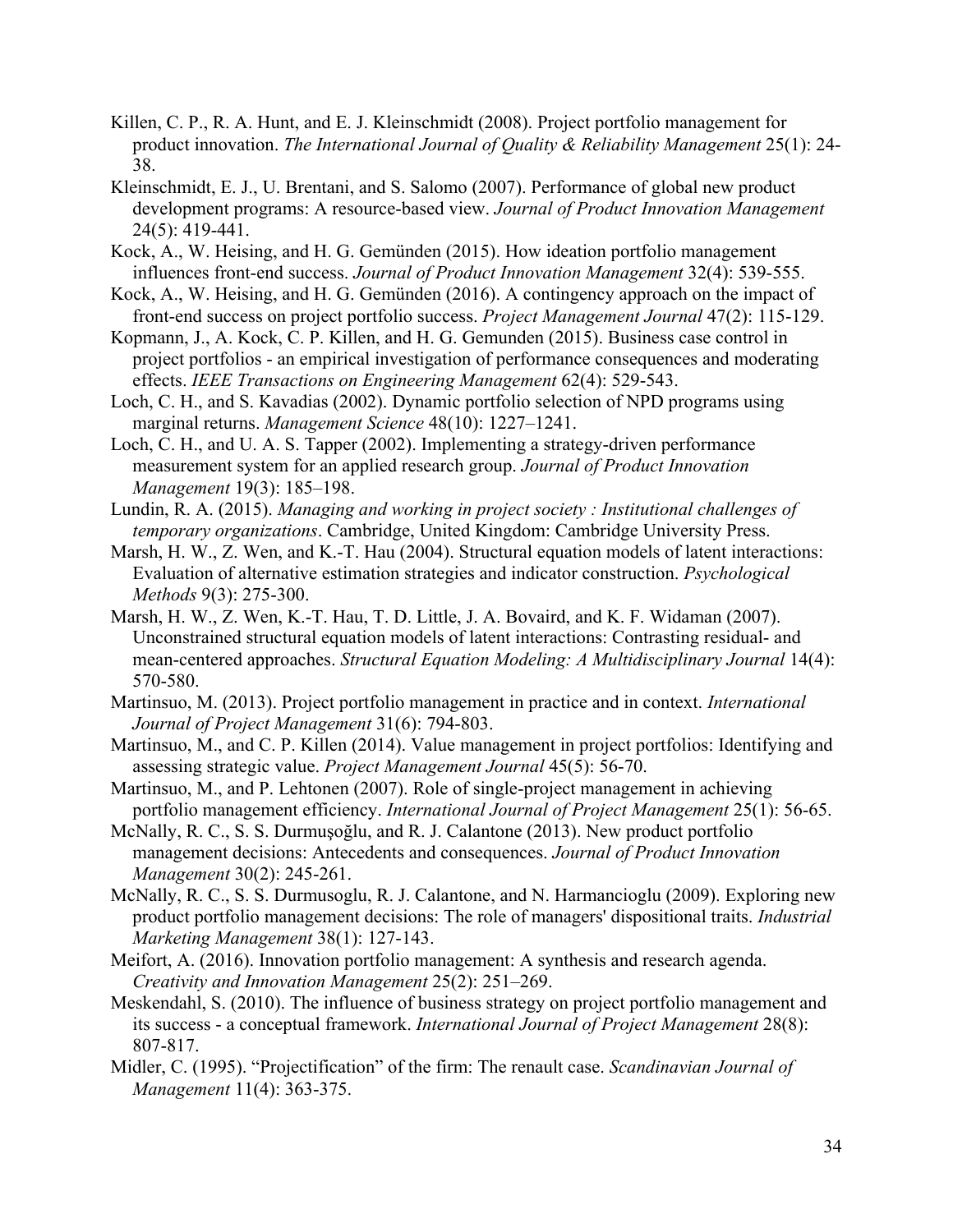Mosavi, A. (2014). Exploring the roles of portfolio steering committees in project portfolio governance. *International Journal of Project Management* 32(3): 388-399.

- Müller, R., M. Martinsuo, and T. Blomquist (2008). Project portfolio control and portfolio management performance in different contexts. *Project Management Journal* 39(3): 28–42.
- Noble, C. H., and M. P. Mokwa (1999). Implementing marketing strategies: Developing and testing a managerial theory. *Journal of Marketing* 63(4): 57–73.
- Oldham, G. R., and A. Cummings (1996). Employee creativity: Personal and contextual factors at work. *Academy of Management Journal* 39(3): 607-634.
- Olsson, R. (2008). Risk management in a multi-project environment: An approach to manage portfolio risks. *International Journal of Quality & Reliability Management* 25(1): 60-71.
- Petit, Y. (2012). Project portfolios in dynamic environments: Organizing for uncertainty. *International Journal of Project Management* 30(5): 539-553.

Podsakoff, P. M., S. B. MacKenzie, J.-Y. Lee, and N. P. Podsakoff (2003). Common method biases in behavioral research: A critical review of the literature and recommended remedies. *Journal of Applied Psychology* 88(5): 879-903.

- Schultz, C., S. Salomo, U. de Brentani, and E. J. Kleinschmidt (2013a). How formal control influences decision-making clarity and innovation performance. *Journal of Product Innovation Management* 30(3): 430-447.
- Schultz, C., S. Salomo, and K. Talke (2013b). Measuring new product portfolio innovativeness: How differences in scale width and evaluator perspectives affect its relationship with performance: Measuring product portfolio innovativeness. *Journal of Product Innovation Management* 30(S1): 93-109.
- Sethi, R., and Z. Iqbal (2008). Stage-gate controls, learning failure, and adverse effect on novel new products. *Journal of Marketing* 72(1): 118-134.
- Spanjol, J., S. Mühlmeier, and T. Tomczak (2012). Strategic orientation and product innovation: Exploring a decompositional approach. *Journal of Product Innovation Management* 29(6): 967–985.
- Spieth, P., and M. Lerch (2014). Augmenting innovation project portfolio management performance: The mediating effect of management perception and satisfaction. *R&D Management* 44(5): 498–515.
- Talke, K., S. Salomo, and A. Kock (2011). Top management team diversity and strategic innovation orientation: The relationship and consequences for innovativeness and performance. *Journal of Product Innovation Management* 28(6): 819-832.
- Tatikonda, M. V., and M. M. Montoya-Weiss (2001). Integrating operations and marketing perspectives of product innovation: The influence of organizational process factors and capabilities on development performance. *Management Science* 47(1): 151-172.
- Teece, D. J. (2007). Explicating dynamic capabilities: The nature and microfoundations of (sustainable) enterprise performance. *Strategic Management Journal* 28(13): 1319-1319.
- Teller, J. (2013). Portfolio risk management and its contribution to project portfolio success: An investigation of organization, process, and culture. *Project Management Journal* 44(2): 36-51.
- Teller, J., and A. Kock (2013). An empirical investigation on how portfolio risk management influences project portfolio success. *International Journal of Project Management* 31(6): 817- 829.
- Teller, J., A. Kock, and H. G. Gemünden (2014). Risk management in project portfolios is more than managing project risks: A contingency perspective on risk management. *Project Management Journal* 45(4): 67-80.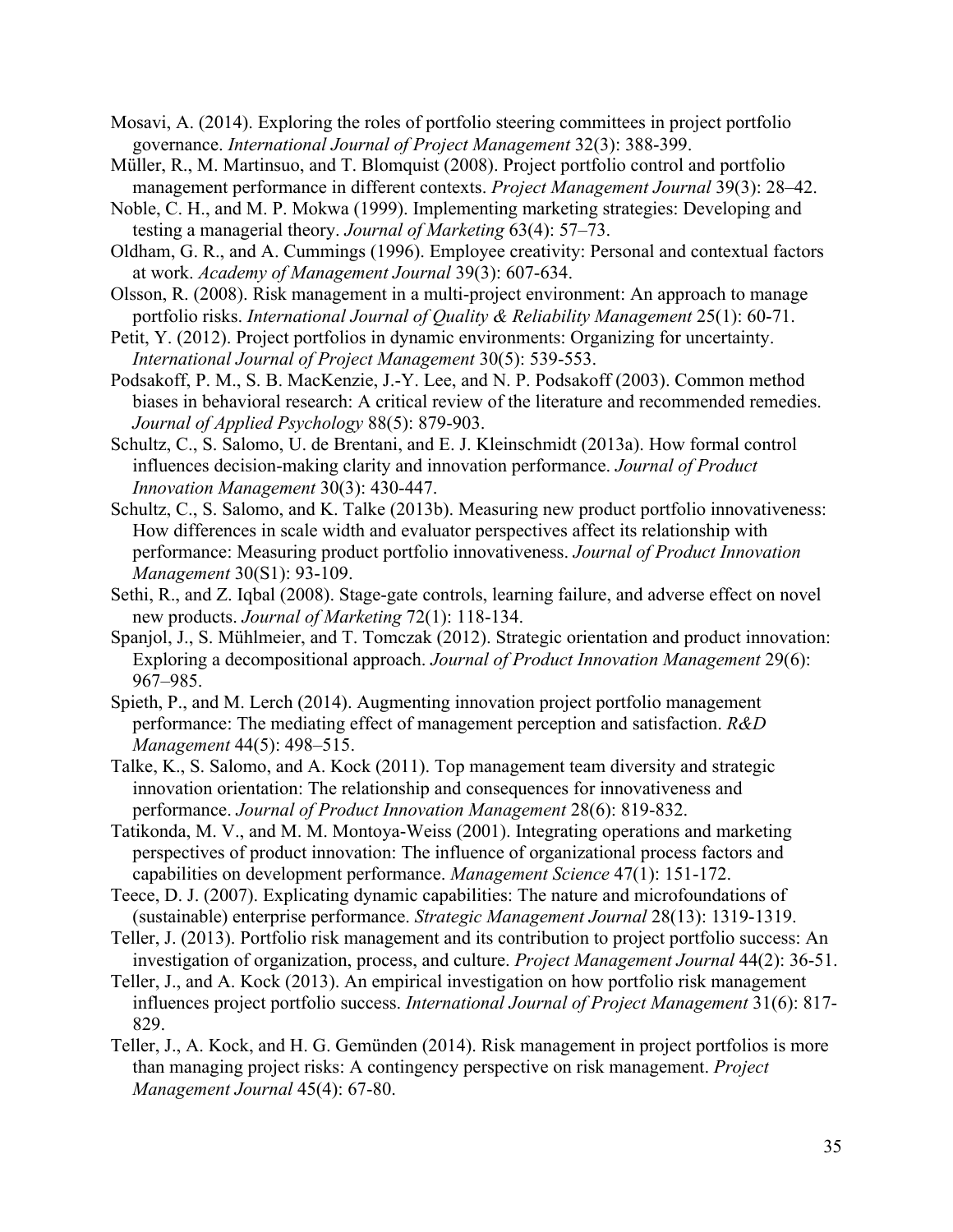- Teller, J., B. N. Unger, A. Kock, and H. G. Gemünden (2012). Formalization of project portfolio management: The moderating role of project portfolio complexity. *International Journal of Project Management* 30(5): 596-607.
- Unger, B. N., A. Kock, H. G. Gemünden, and D. Jonas (2012). Enforcing strategic fit of project portfolios by project termination: An empirical study on senior management involvement. *International Journal of Project Management* 30(6): 675-685.
- Voss, M., and A. Kock (2013). Impact of relationship value on project portfolio success investigating the moderating effects of portfolio characteristics and external turbulence. *International Journal of Project Management* 31(6): 847-861.
- Wiesenfeld, B. M., W. B. Swann, J. Brockner, C. A. Bartel, and others (2007). Is more fairness always preferred? Self-esteem moderates reactions to procedural justice. *Academy of Management Journal* 50(5): 1235-1253.
- Witte, E. (1976). Power and counter-power in decision-making process. *Zeitschrift Fur Betriebswirtschaft* 46(4-5): 319-326.
- Zhang, X., and K. M. Bartol (2010). Linking empowering leadership and employee creativity: The influence of psychological empowerment, intrinsic motivation, and creative process engagement. *Academy of Management Journal* 53(1): 107-128.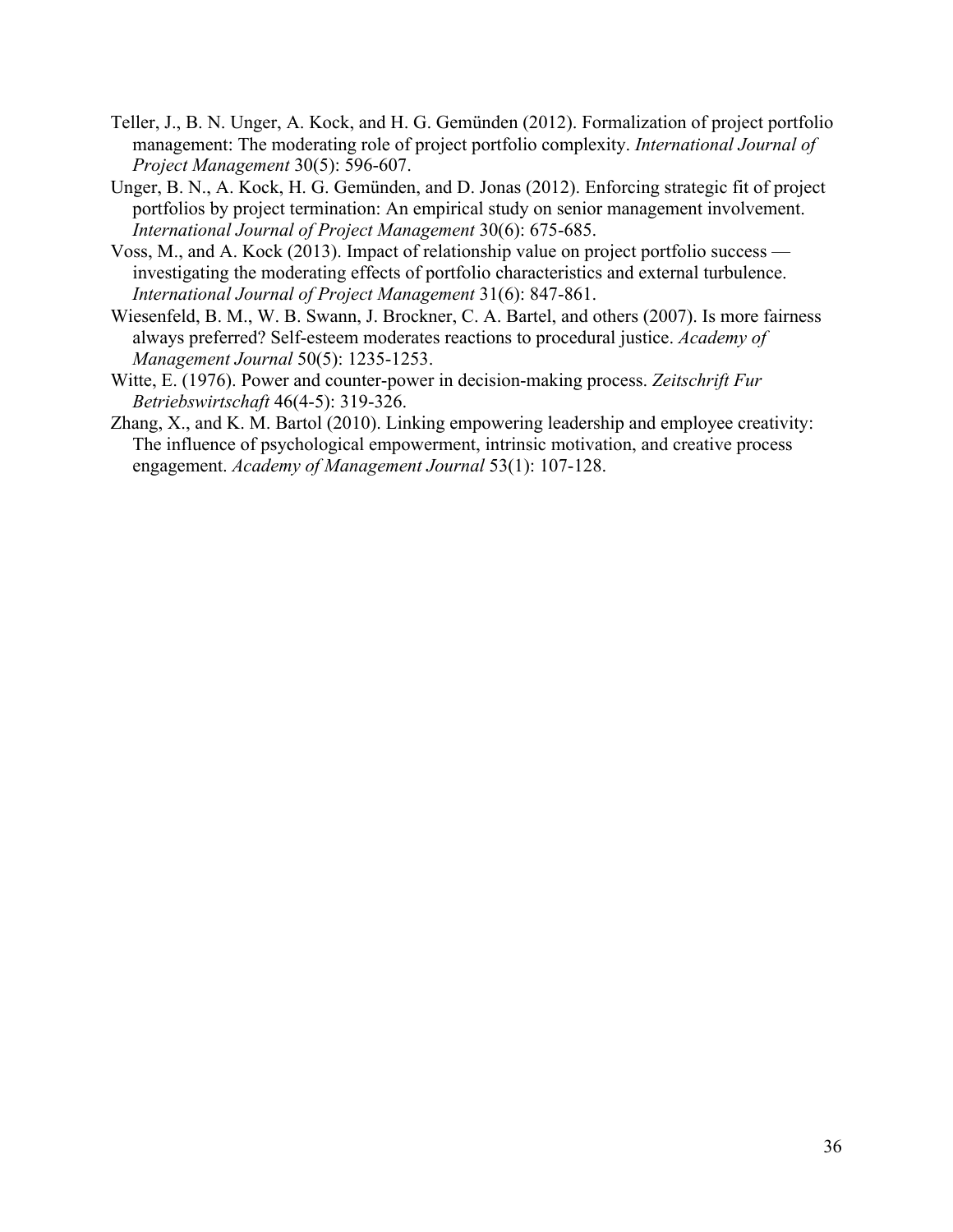### **Figures and Tables**

### **Figure 1. Conceptual Framework**



*X*2(269)=465.32; RMSEA=.064; SRMR=.065; CFI=.91; n=179; \* p<.05; \*\* p<.01. Moderation effects were calculated in separate models.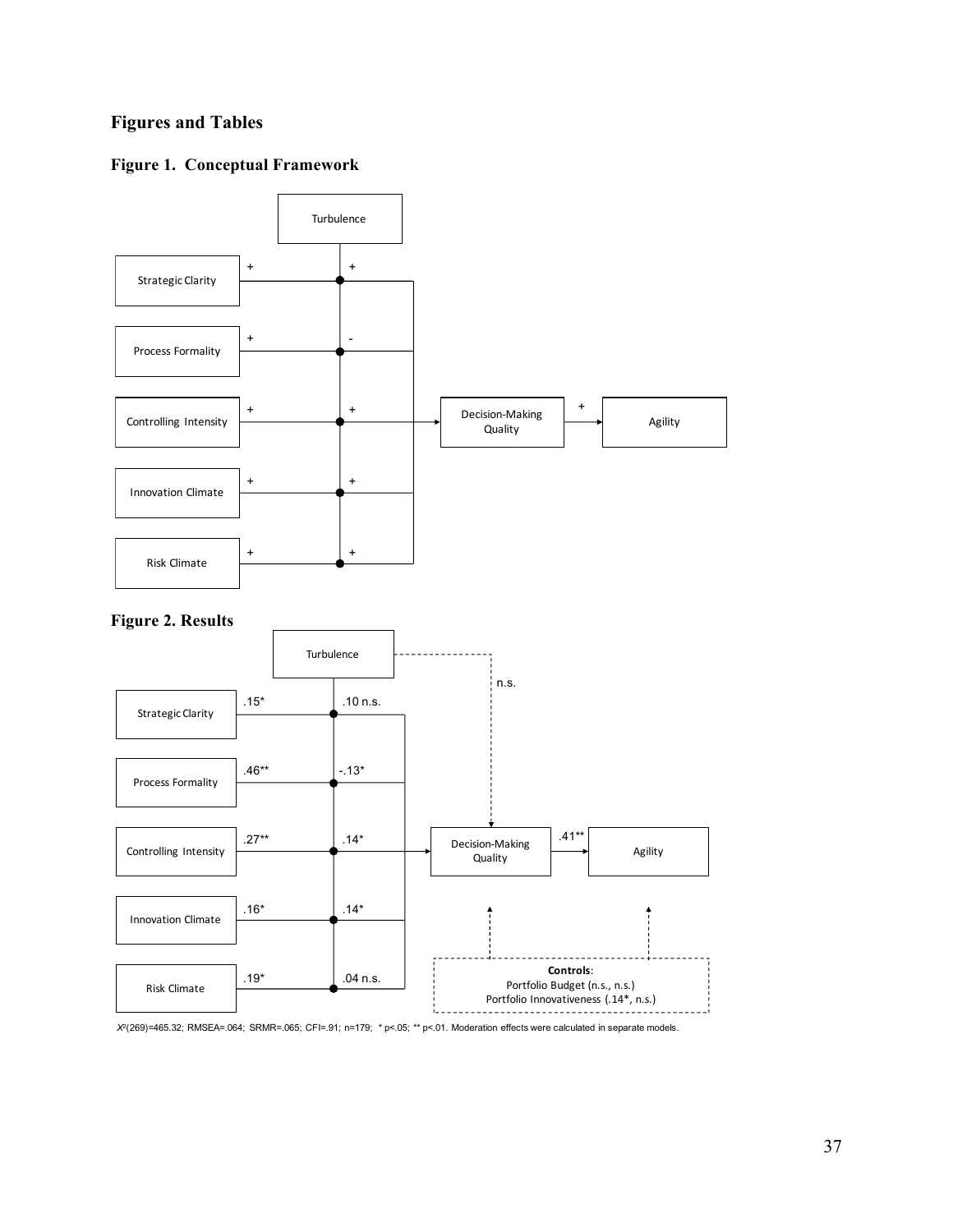| <b>Industry</b>           |        |                               |                 |  |  |
|---------------------------|--------|-------------------------------|-----------------|--|--|
| Automotive                | 26%    | $\leq 100$ million $\epsilon$ | 15%             |  |  |
| Electronics/IT            | 18%    | 100-500 million $\epsilon$    | 27%             |  |  |
| Finance                   | 16%    | 501-2,000 million $\epsilon$  | 20%             |  |  |
| Construction and utility  | $11\%$ | >2,000 million €              | 38%             |  |  |
| Health care               | 8%     |                               |                 |  |  |
| Logistics                 | $7\%$  |                               |                 |  |  |
| Pharmaceuticals/chemicals | $5\%$  |                               |                 |  |  |
| Others                    | 9%     |                               |                 |  |  |
| <b>Employees</b>          |        | Portfolio budget              |                 |  |  |
| $500$                     | 32%    | $\leq 10$ million $\epsilon$  | 25 <sup>%</sup> |  |  |
| 500-2,000                 | 29%    | 10-30 million $\epsilon$      | 29%             |  |  |
| >2,000                    | 39%    | 30-100 million $\epsilon$     | 22%             |  |  |
|                           |        | $\leq 100$ million $\epsilon$ | 24%             |  |  |

### **Table 2. Correlations and descriptive statistics**

|     | <b>Variables</b>              | M    | SD       | $\alpha$ | <b>CR</b>                | (1)           | (2)   | (3)   | (4)    | (5)    | (6)    | (7)    | (8)   | (9)    |
|-----|-------------------------------|------|----------|----------|--------------------------|---------------|-------|-------|--------|--------|--------|--------|-------|--------|
| (1) | Agility                       | 4.43 | 1.15 .84 |          |                          | $.82$ $(.73)$ |       |       |        |        |        |        |       |        |
| (2) | Decision-making quality       | 4.35 | 1.03     | .81      | .82                      | .33           | (.71) |       |        |        |        |        |       |        |
| (3) | Strategic clarity             | 5.42 | 1.31 .87 |          | .87                      | .13           | .36   | (.83) |        |        |        |        |       |        |
| (4) | Process formality             | 4.80 | 1.74     | .89      | .90                      | .22           | .46   | .13   | (.87)  |        |        |        |       |        |
| (5) | Controlling intensity         | 3.90 | 1.37 .79 |          | .79                      | .18           | .45   | .30   | .46    | (.75)  |        |        |       |        |
| (6) | Innovation climate            | 4.47 | 1.08     | .72      | .74                      | .22           | .34   | .36   | .19    | .24    | (.72)  |        |       |        |
| (7) | Risk climate                  | 3.98 | 1.35     | .87      | .87                      | .17           | .35   | .31   | .12    | .19    | .38    | (.84)  |       |        |
| (8) | Turbulence                    | 4.02 | 1.08     | .85      | .86                      | .31           | .06   | .00.  | .04    | $-.05$ | .14    | .09    | (.71) |        |
| (9) | Portfolio budget              | 3.42 | $1.63 -$ |          | $\overline{\phantom{a}}$ | $-.08$        | .04   | .04   | .14    | .18    | .01    | .06    | .07   |        |
|     | (10) Portfolio innovativeness | .19  | $.16 -$  |          | $\overline{\phantom{a}}$ | .05           | .09   | .05   | $-.05$ | .01    | $-.04$ | $-.15$ | .02   | $-.16$ |

 $n=179$ ; M = mean, SD = standard deviation,  $\alpha$  = Cronbach's alpha, CR = composite reliability. All correlations larger than .15 are significant ( $p < .05$ ). Diagonal elements in parentheses are the square root of average variance extracted for constructs measured with multiple items.